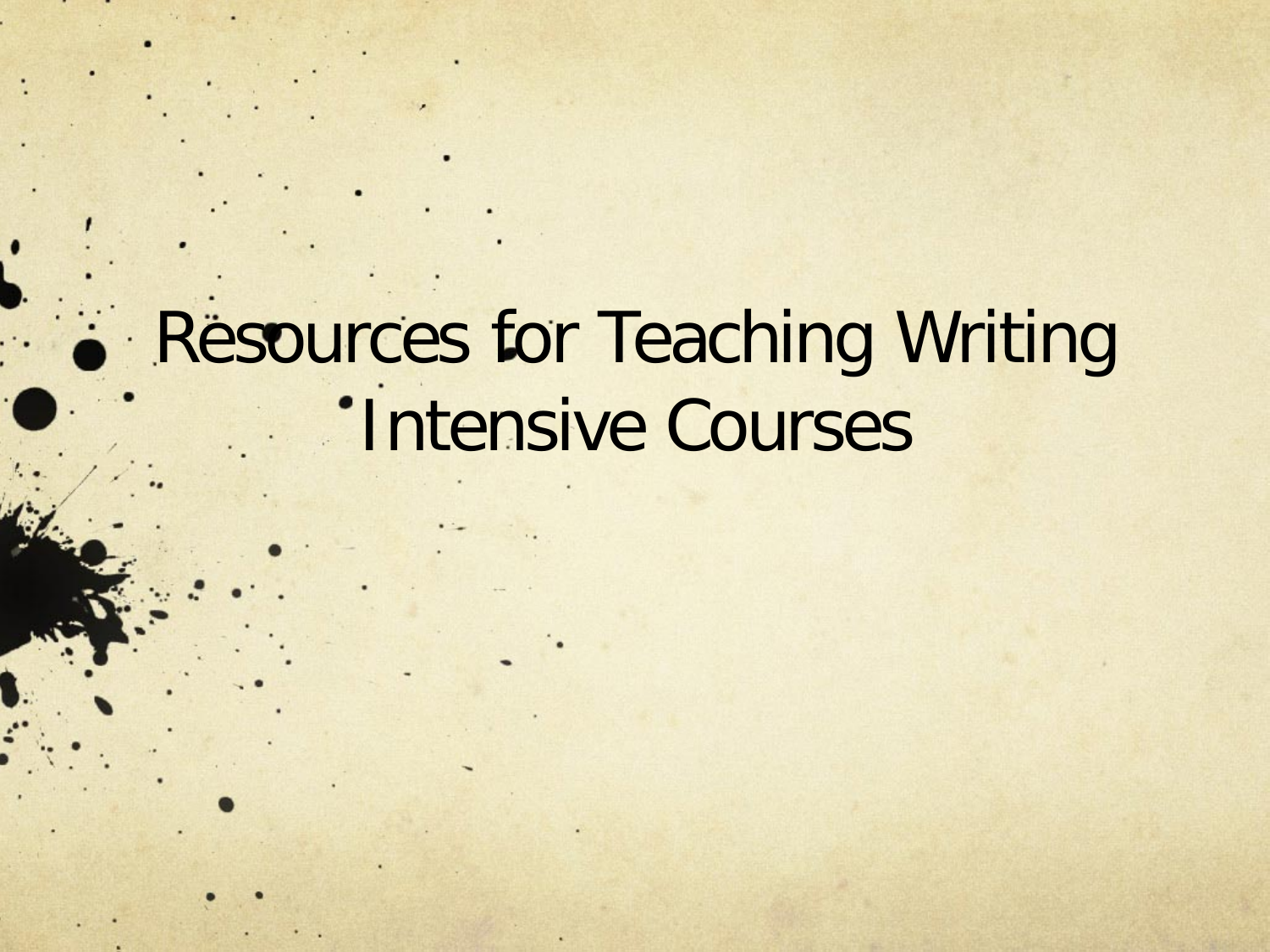#### **Writing Intensive Requirements**

Writing Intensive (WI) courses will be defined as not only requiring substantial writing (12 pages or more), but as giving instruction in writing as well. At least one assignment will receive attention in draft form, from the instructor or from peers, in order to emphasize revision. One of the distinctive features of the WI courses will be a concentration on writing process. Instructors will pay attention to grammar, style, structure, and higher order analytical skills, as well as other elements of good writing in the discipline as defined by the department. The WI course in the major will allow each department to determine discipline-specific writing criteria and<br>teach these to majors. Instructors in the majors will design these courses around the broad outlines given above; the Writing Program will provide resources to enable them to satisfy needs particular to the major. WI courses will be designated with a "WI" in the course catalogue and on BenU Live.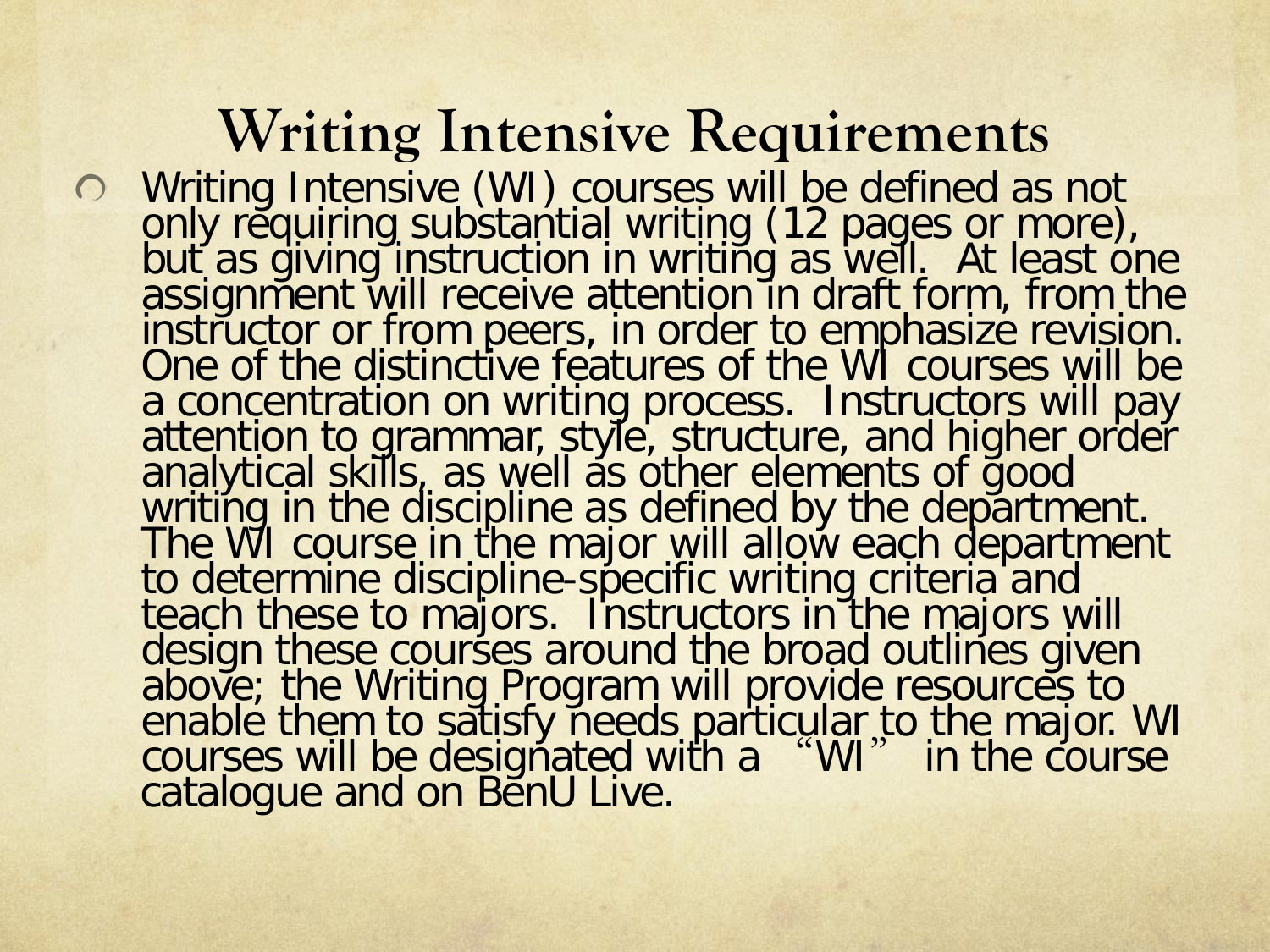## Find useful resources on the Writing Program website at

<https://www.ben.edu/college-of-liberal-arts/writing-program/>

- Writing Assignments for Writing and Writing Intensive (WI) classes
- Information about the [Writing Zone](https://www.ben.edu/college-of-liberal-arts/writing-program/writing-zone.cfm)  $\bigcirc$
- Information on [plagiarism](https://www.ben.edu/college-of-liberal-arts/writing-program/student-resources/citation-plagiarism.cfm) and the [Honesty Policy](http://www.ben.edu/degree-programs/ahp.cfm)  $\bigcirc$
- Information about [Writing Workshops c](https://www.ben.edu/college-of-liberal-arts/writing-program/student-resources/writing-workshops.cfm)onducted by our  $\bigcirc$ Writing Specialist, Ms. Anne Marie Smith.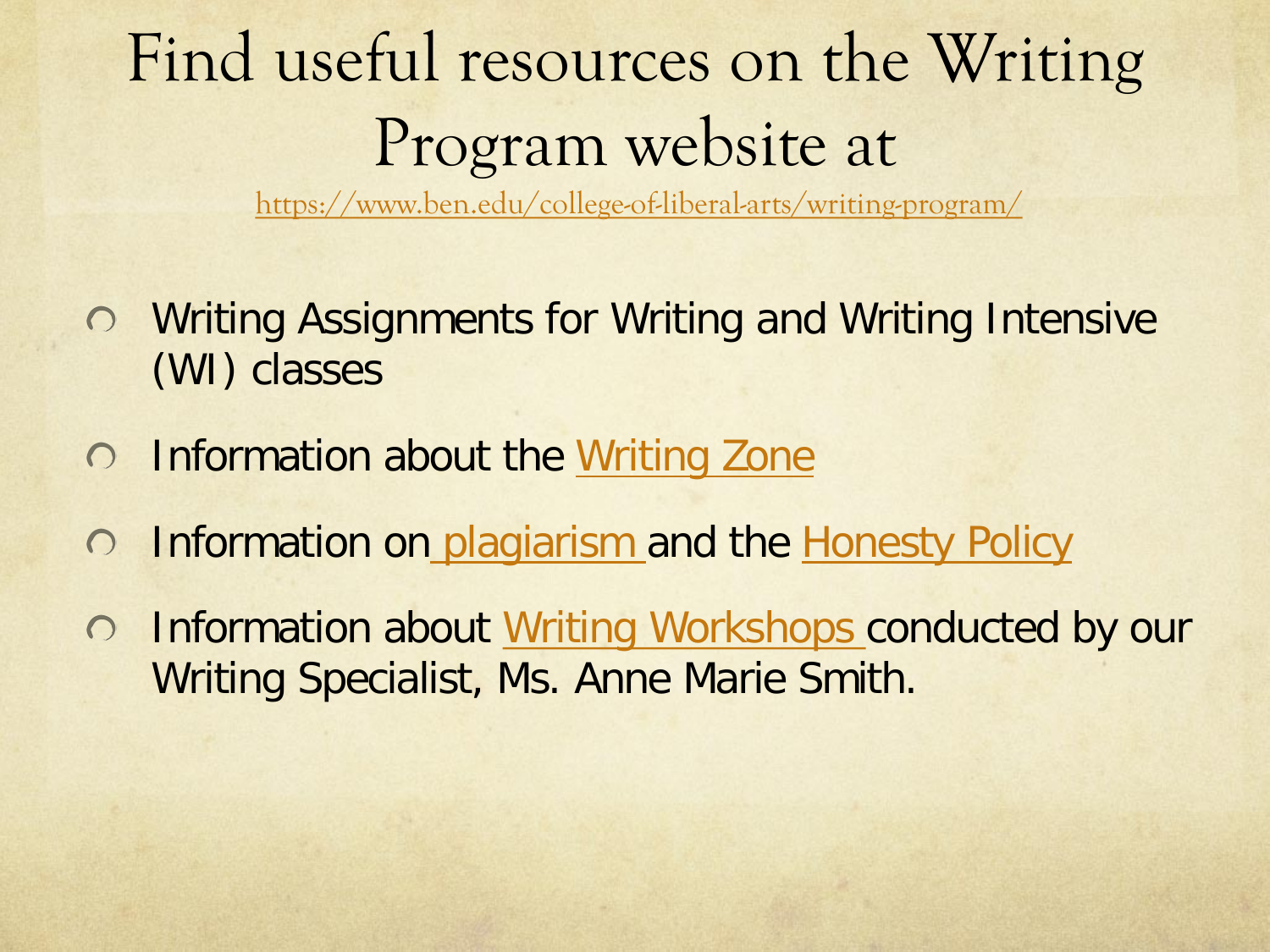### Consider using St. Martin's in your WI courses

- MLA, APA, CSE, and Chicago formats  $\bigcirc$
- **O** Writing in the disciplines sections
- Easy to use index  $\bigcirc$
- Free e-handbook
- Exercise Central
- **O** Teaching writing basics
- **C** Grammar reference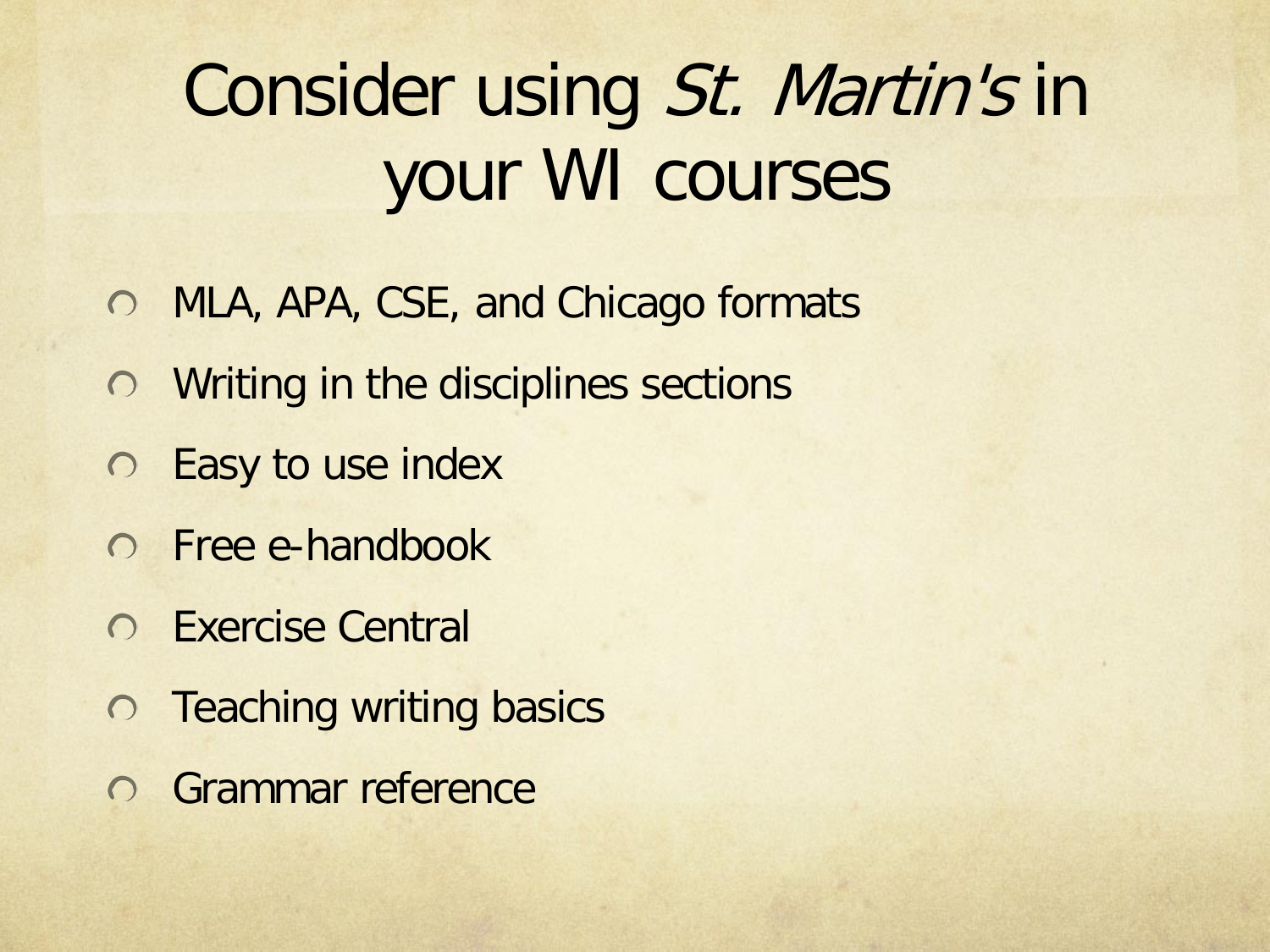#### Weekly Writing Tips: Best Hint?

Writing a Strong Thesis or "Crux" [1]

"Crux" comes from the Latin word for " cross. " When used about a text, it refers to a point where things come together, an intellectual knot. Analytical writing deals with cruxes. It seeks to untie them and show their strands to the reader. It seeks to re-knot the strands in such a way that the relationships are clear to the reader.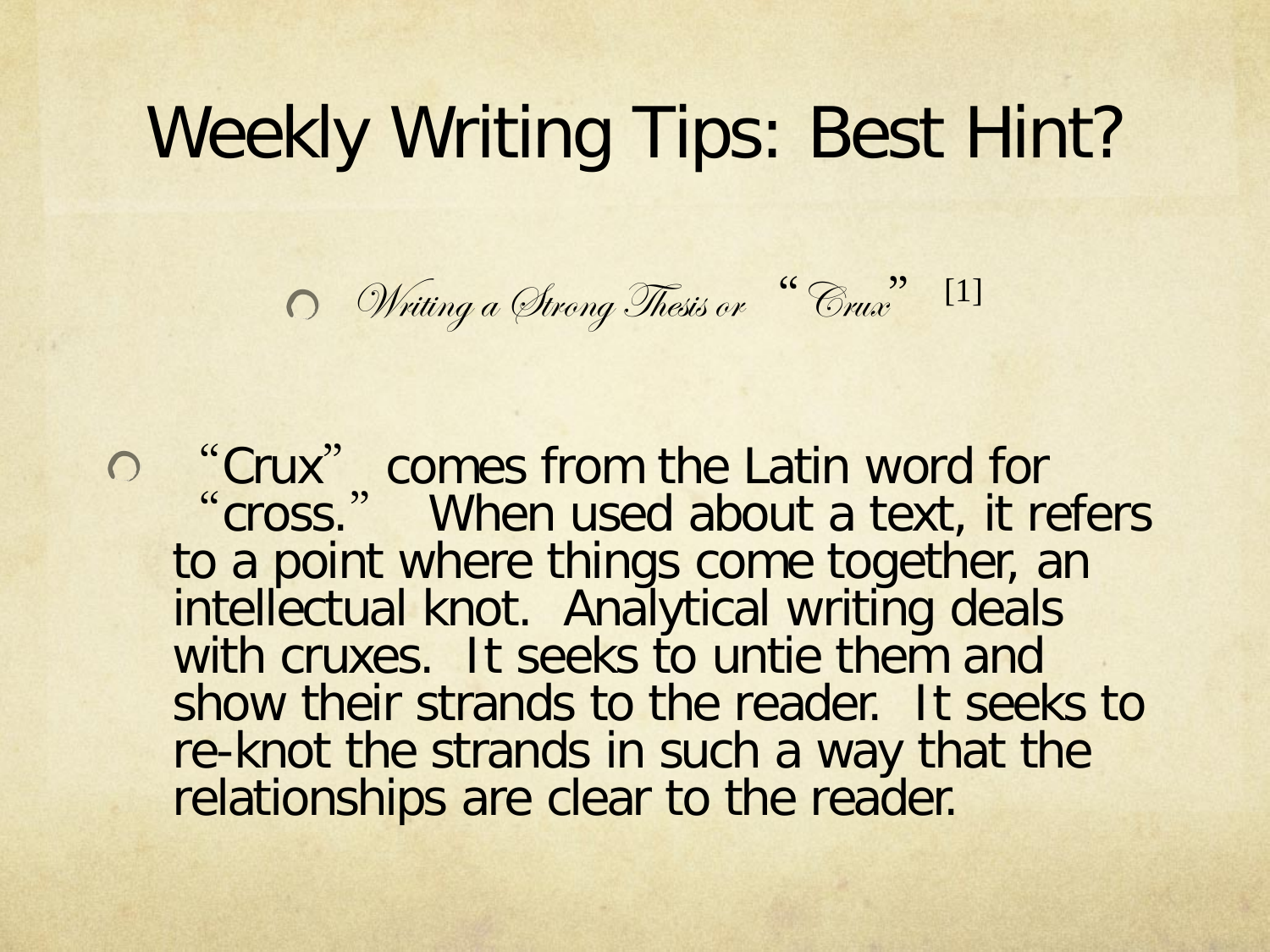**O** You may be familiar with the term

"thesis." A crux is a kind of thesis, but a crux demands more rigor. A thesis may be wan and descriptive and lead to a paper with weak argumentation. To write a good argumentative paper, you need to look for a strong thesis or crux, a genuine problem that requires explanation or analysis.

A strong thesis or crux unifies and organizes your essay because all your other ideas can be arranged in relation to it. Therefore, condensing your main idea into a recognizable thesis or crux will keep your main idea focused and clear in your head.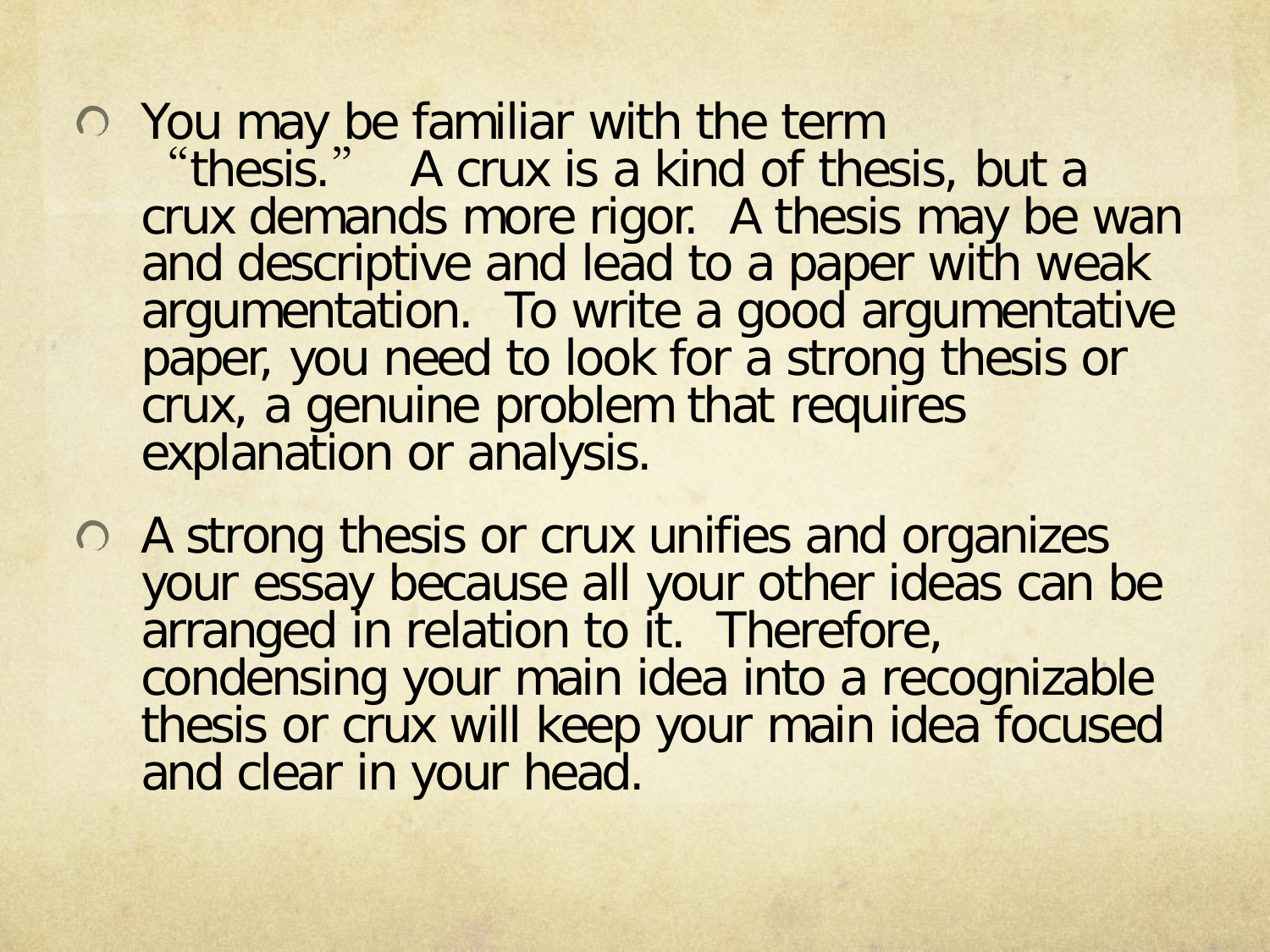#### $\circ$  Here is an example of a weak thesis reformulated into a strong thesis or crux:

- O Weak thesis: In The Secret Garden, Burnett show how Mary and the garden grow together. [Obvious, isn't it? Leads to a description: Mary grows like this, the garden grows like this. Very dull.]
- O Stronger thesis: In *The Secret Garden*, Burnett uses the stylistic device of color description to show how Mary's emotional development parallels the growth of the garden. [Better. Will lead to an analytical essay tracing the use of color descriptions. But will still be mainly descriptive: On page X, Burnett uses "yellow." On page X, she uses "red." Solid, but not thrilling.]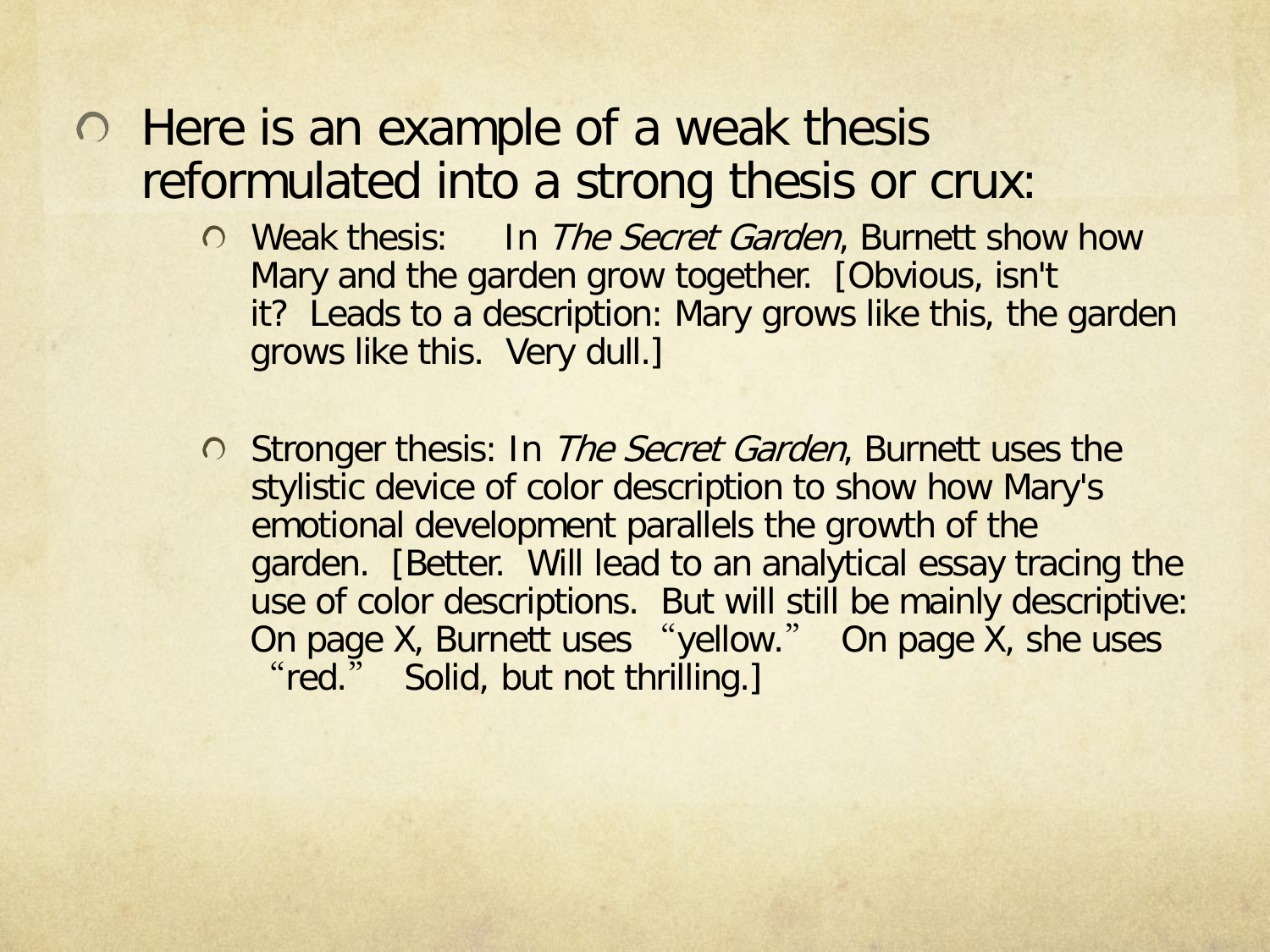- O Crux: In The Secret Garden, Burnett's description of the parallel development of Mary and the garden points to a larger narrative characteristic. The plot of Burnett's novel can be seen to progress by a series of parallelisms: between Mary and the garden, between Mary's mother and Martha's mother, between Colin and his father. Yet the various parallelisms cannot be resolved into one simple pattern. Parallel characters can be compared, or contrasted, or they can exhibit a strange, symbiotic relationship.
- [Whew! That's long! But it does pose both an analytical point (stylistic, narrative) and an argumentative one (that none of the parallels are exact—that Burnett's story is more complex than it first seems.]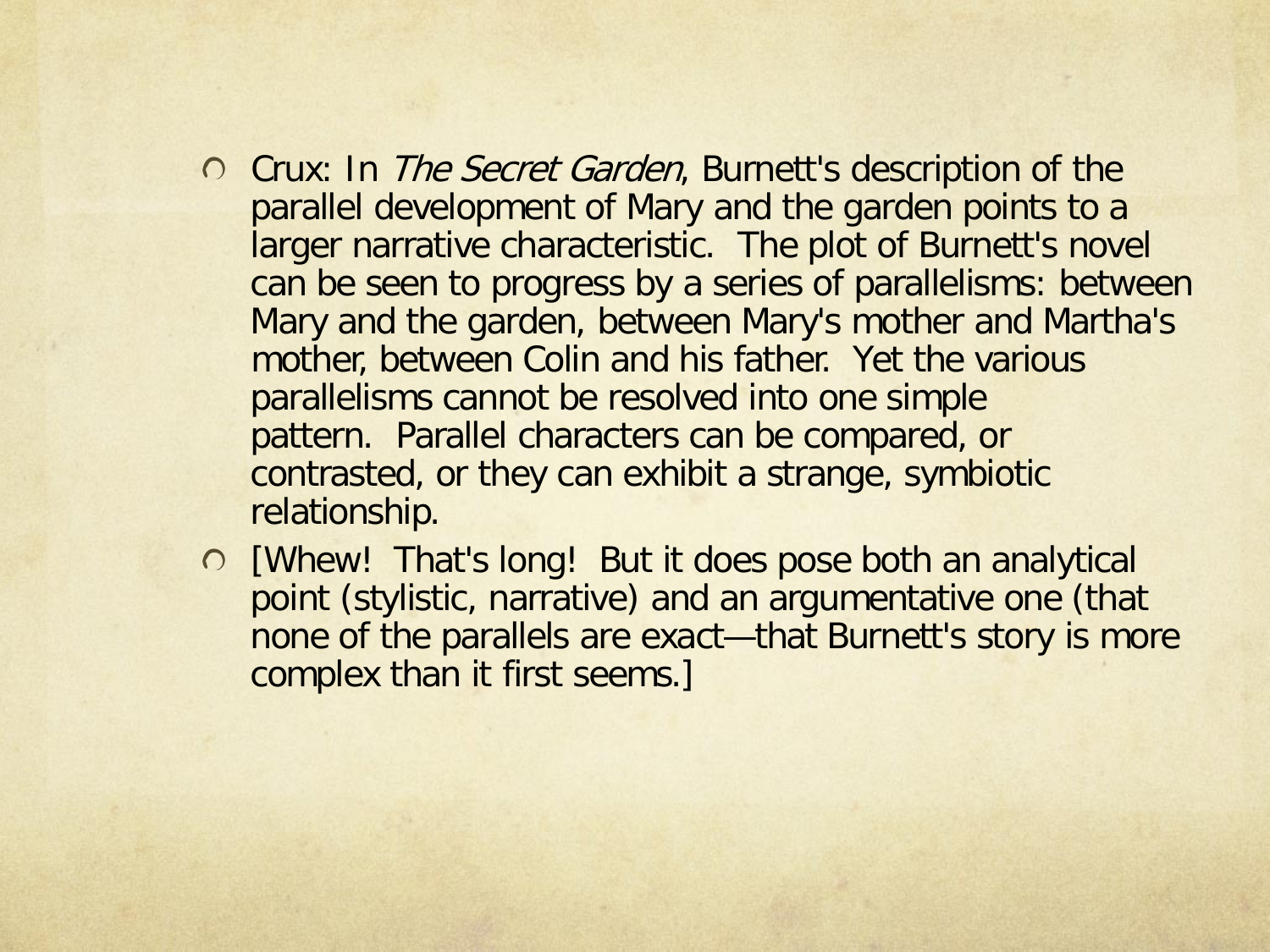- o Incidentally, it took TWO full hours of thinking and re-reading the novel to come up with all that! This isn't easy! In fact, you will probably have to write all three kinds of theses before you get to your final, perfect crux. Notice that all three say basically the same thing: that parallelism is important to the novel. But each thesis says it differently. The final thesis just takes the same basic theme and gets more specific about it.
- [1] Department of English, Cornell University. *Sourcebook for New Instructors*. Ed. Alice  $\bigcap$ Maurice. June, 1998: 367.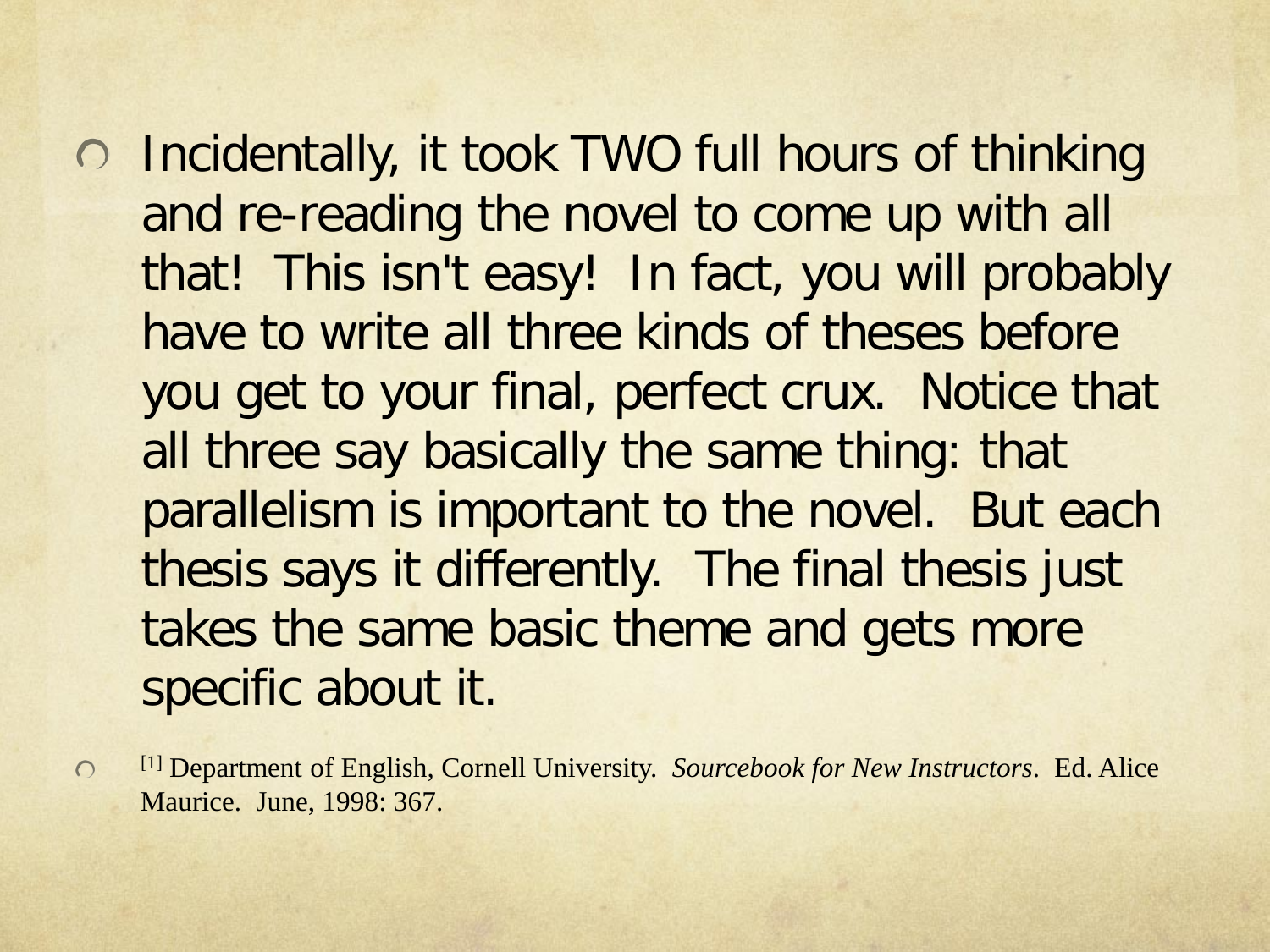**John Bean's Engaging Ideas: The Professor's Guide to Integrating Writing, Critical Thinking, and Active Learning in the Classroom**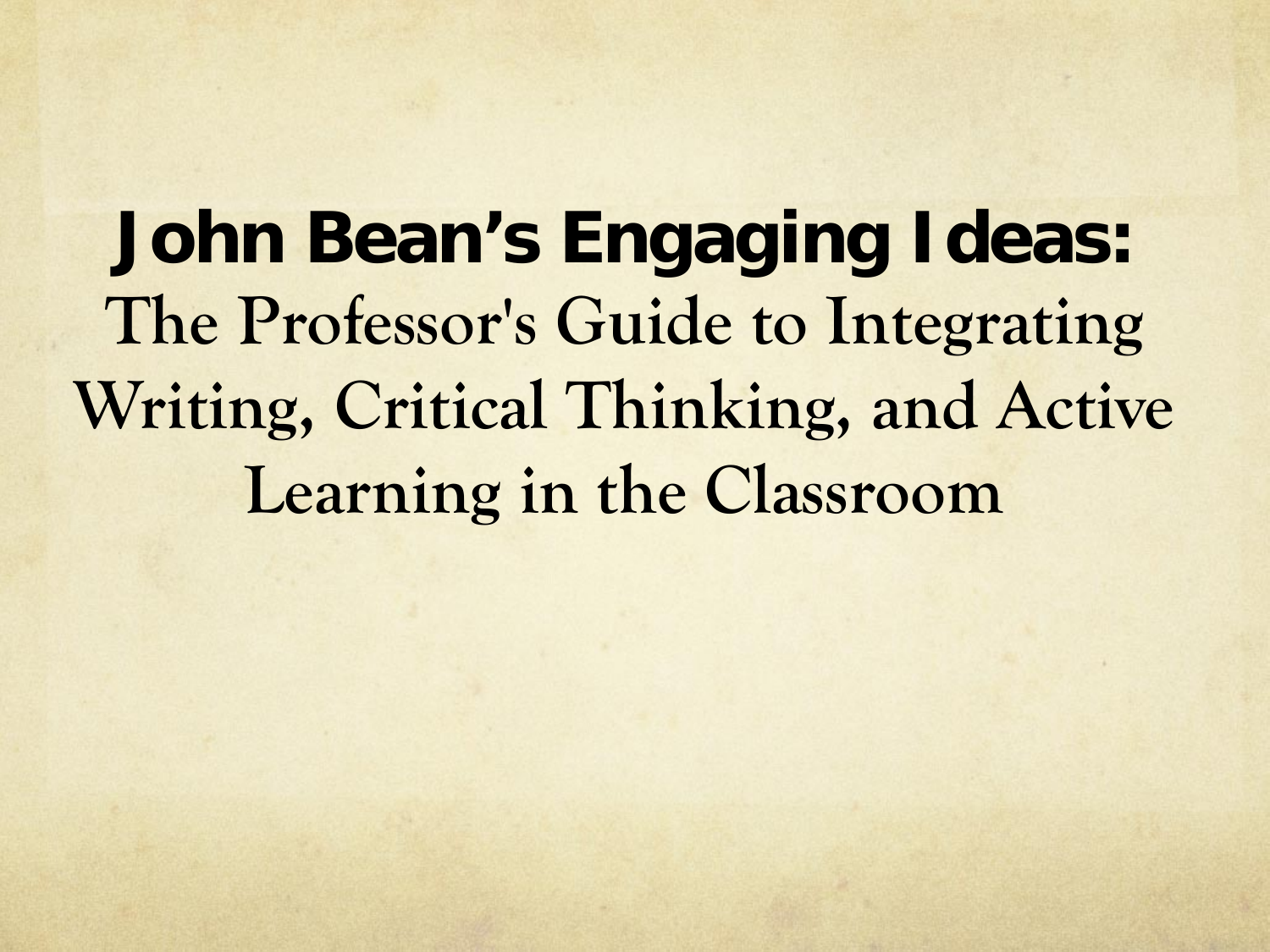Perhaps the easiest way to use exploratory writing is to set aside five minutes or so during a class period for silent, uninterrupted writing in response to a thinking or learning task. Students can write at their desks while the teacher writes at the chalkboard, on an overhead transparency, or in a notebook. (Teachers who are willing to write with their students are powerful role models.)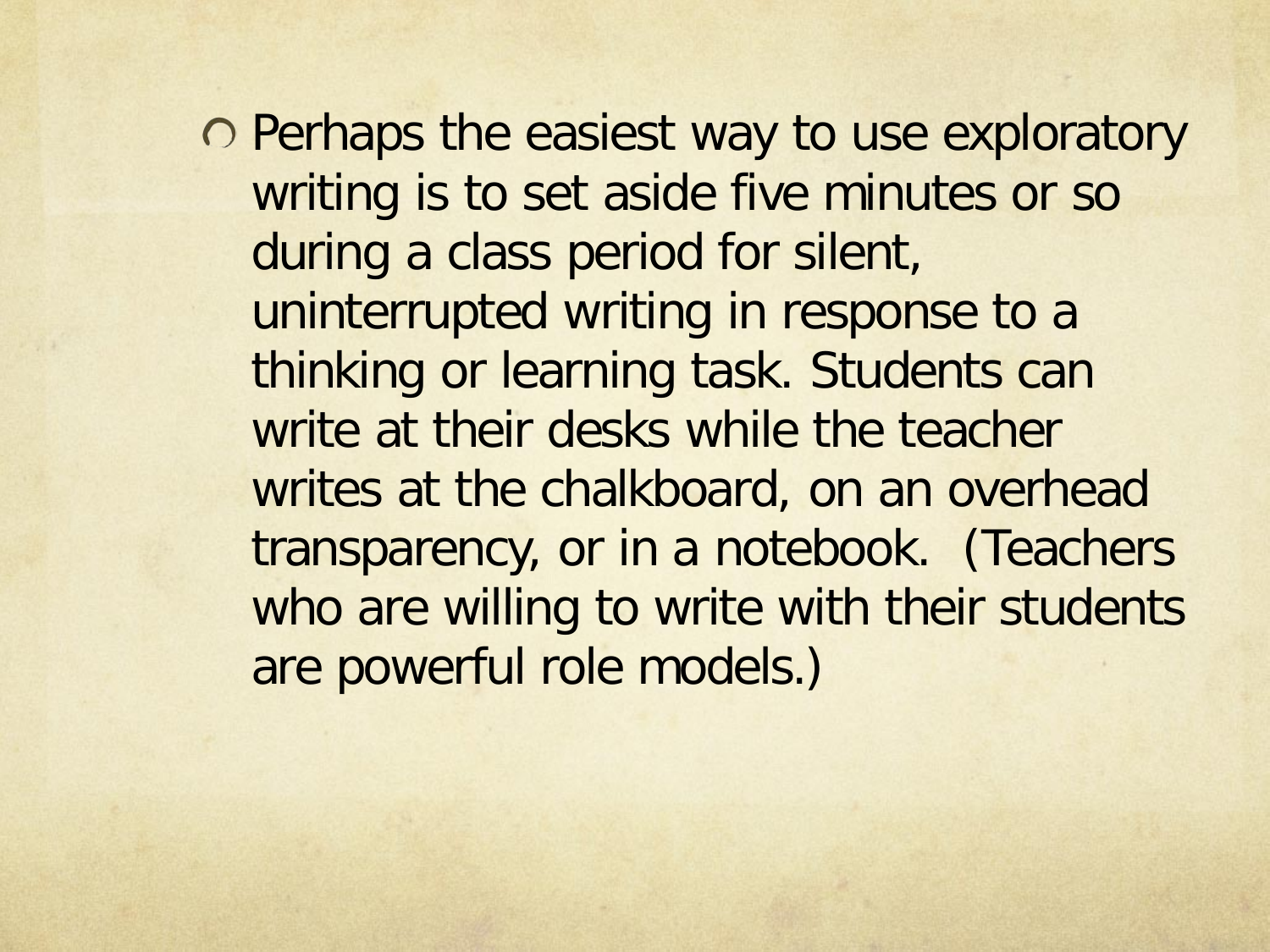**Writing at the Beginning of Class to Probe a Subject**. Give students a question that reviews previous material or stimulates interest in what's coming. Review tasks can be open-ended and exploratory ('What questions do you want to ask about last night's readings?') or precise and specific ('What does it mean when we say that a certain market is 'efficient'?'). Or use a question to prime the pump for the day's discussion ('How does Plato's allegory of the cave make you look at knowledge in a new way?'). In-class writing gives students a chance to gather and focus their thoughts and, when shared, gives the teacher an opportunity to see students' thinking processes. Teachers can ask one or two students to read their responses, or they can collect a random sampling of responses to read after class. Since students are always eager to hear what the teacher has written, you might occasionally share your own in-class writing.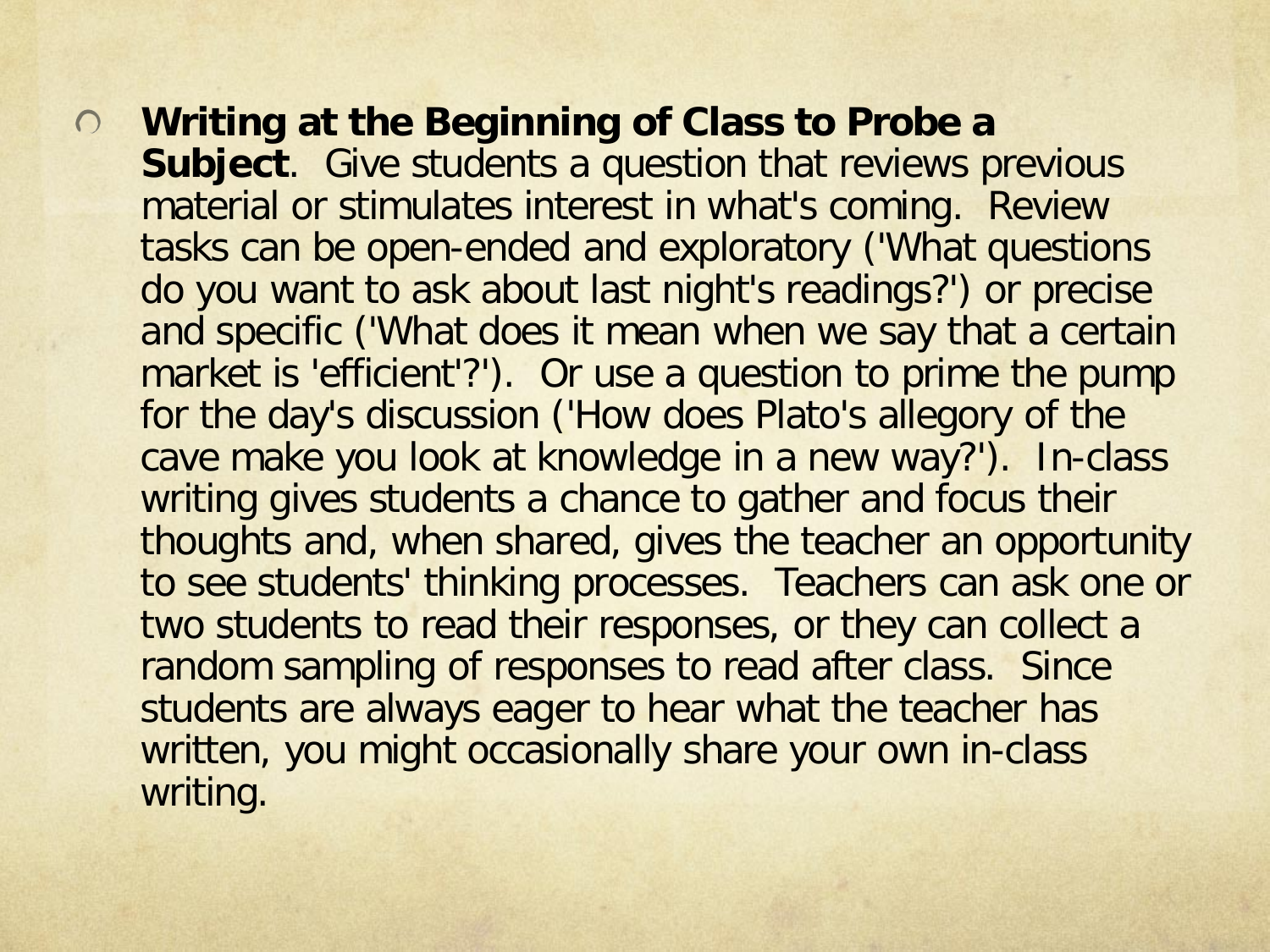- **Writing During Class to Refocus a Lagging Discussion or Cool Off a Heated One**. When students run out of things to say or when the discussion gets so heated that everyone wants to talk at once, suspend the discussion and ask for several minutes of writing.
- **Writing During Class to Ask Questions or Express Confusion**. When lecturing on tough material, stop for a few minutes and ask students to respond to a writing prompt like this: 'If you have understood my lecture so far, summarize my main points in your own words. If you are currently confused about something, please explain to me what is puzzling you; ask me the questions you need answered.' You will find it an illuminating check on your teaching to collect a representative sample of responses to see how well students are understanding your presentations.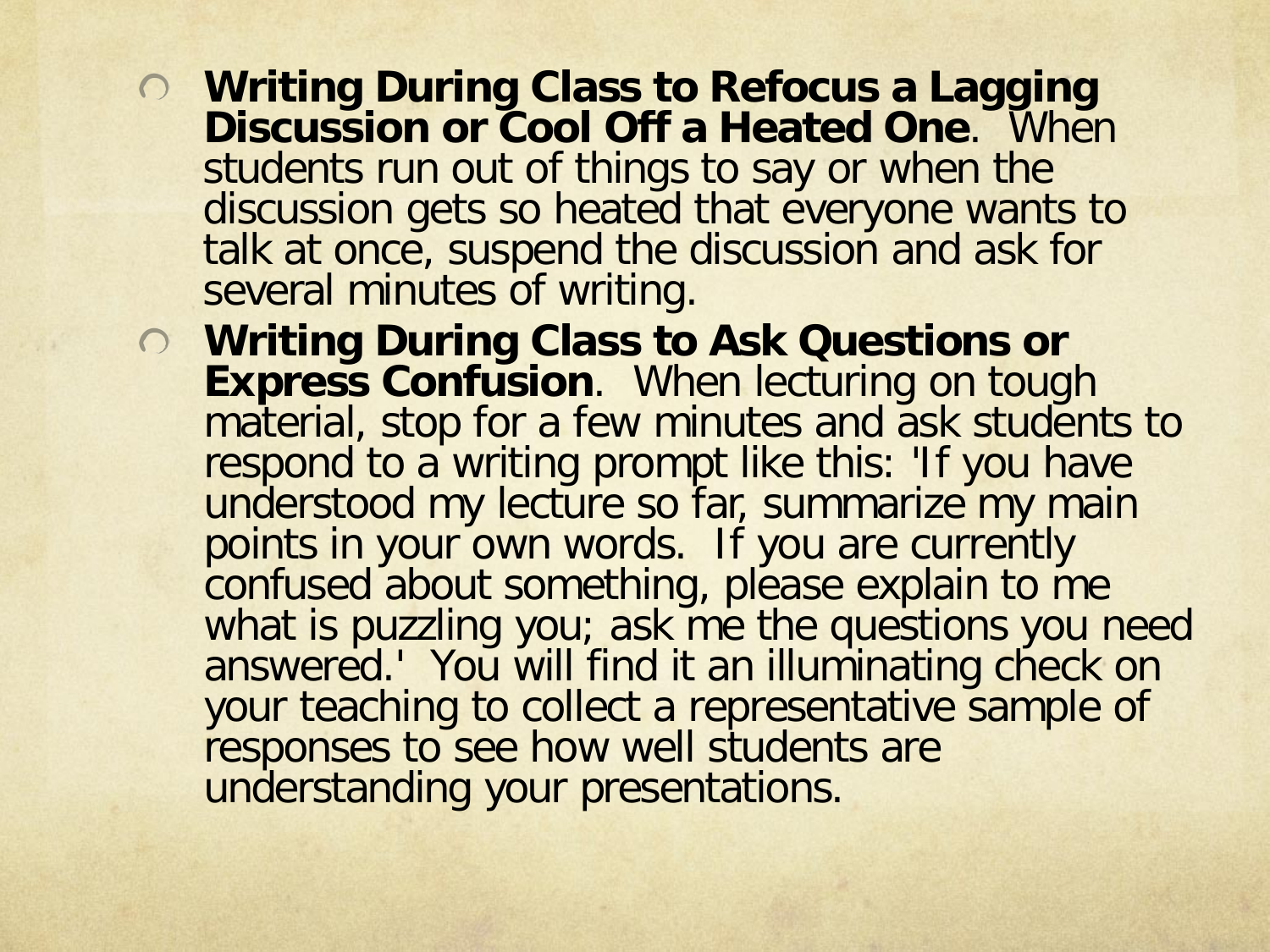**Writing at the End of Class to Sum Up a Lecture or Discussion**. Give students several minutes at the end of class to sum up the day's lecture or discussion and to prepare questions to ask at the beginning of the next class period. (Some teachers take roll by<br>having students write out a question during the last two minutes of class and submit it on a signed slip of paper.) A popular version of this strategy is the<br>'minute paper' as reported by Angelo and Cross (1993,<br>pp. 148-153). At the end of class, the professor asks<br>two questions: (1) 'What is the most significant thing<br>you learn session?' in another variation, the professor asks,<br>"What is the muddiest point in the material I have just covered?" (Tobias, 1989, pp. 53-54).

--John C. Bean. Engaging Ideas: The Professor's Guide to Integrating Writing, Critical Thinking, and Active Learning in the Classroom. San Francisco: Jossey-Bass, 2001. pp. 105-106.  $\bigcirc$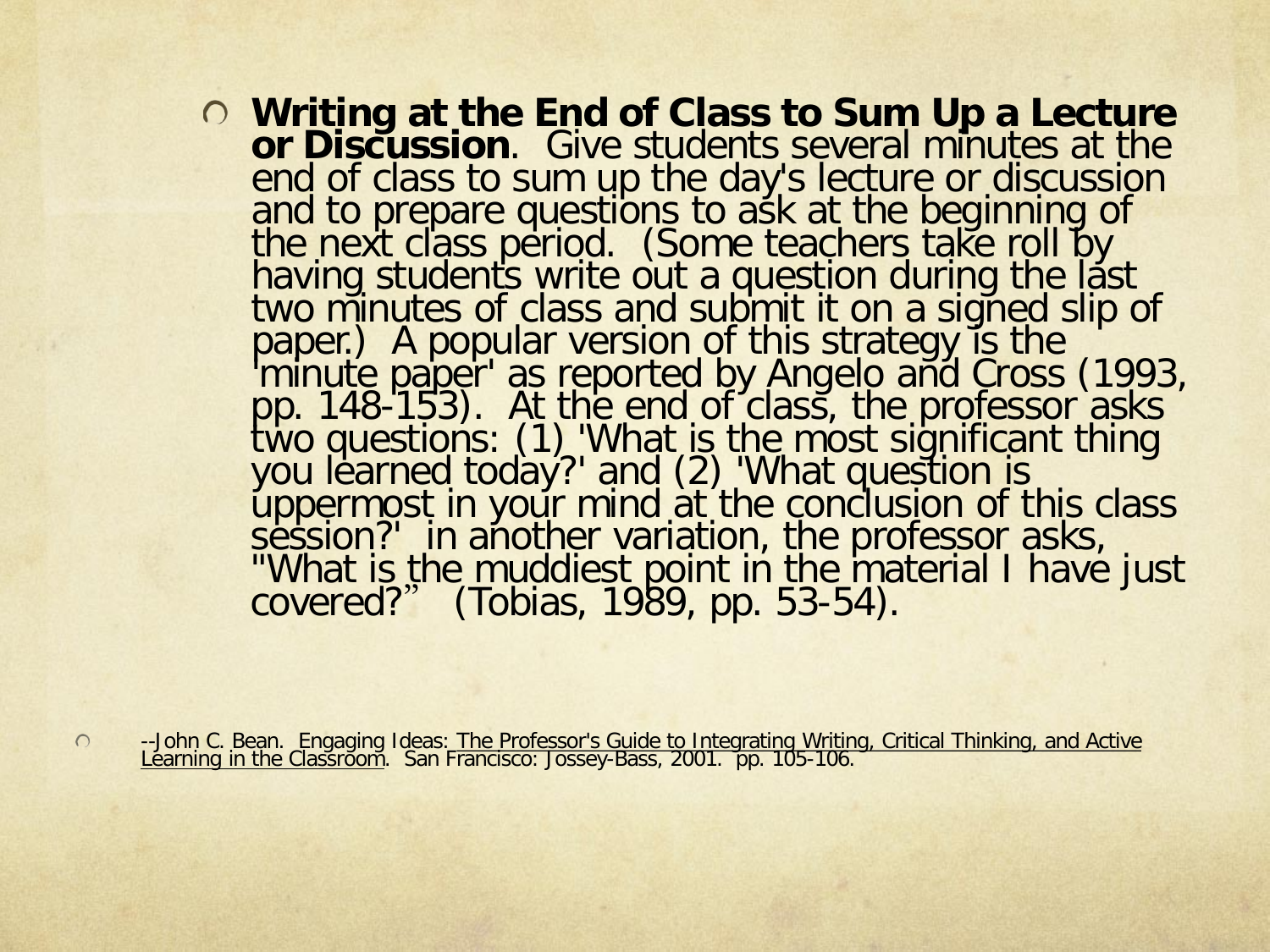# Tips on Integrating Process Writing

- **Writing before reading**
- **Study questions**
- **Informal responses to readings (One-pagers)**
- **Structured written engagement with the readings** coordinated with discussion.
- **Idea maps**
- **Sequenced steps**
- **Thesis and question**
- **Drafts**
- **New audiences**
- **Essays that prepare for other essays**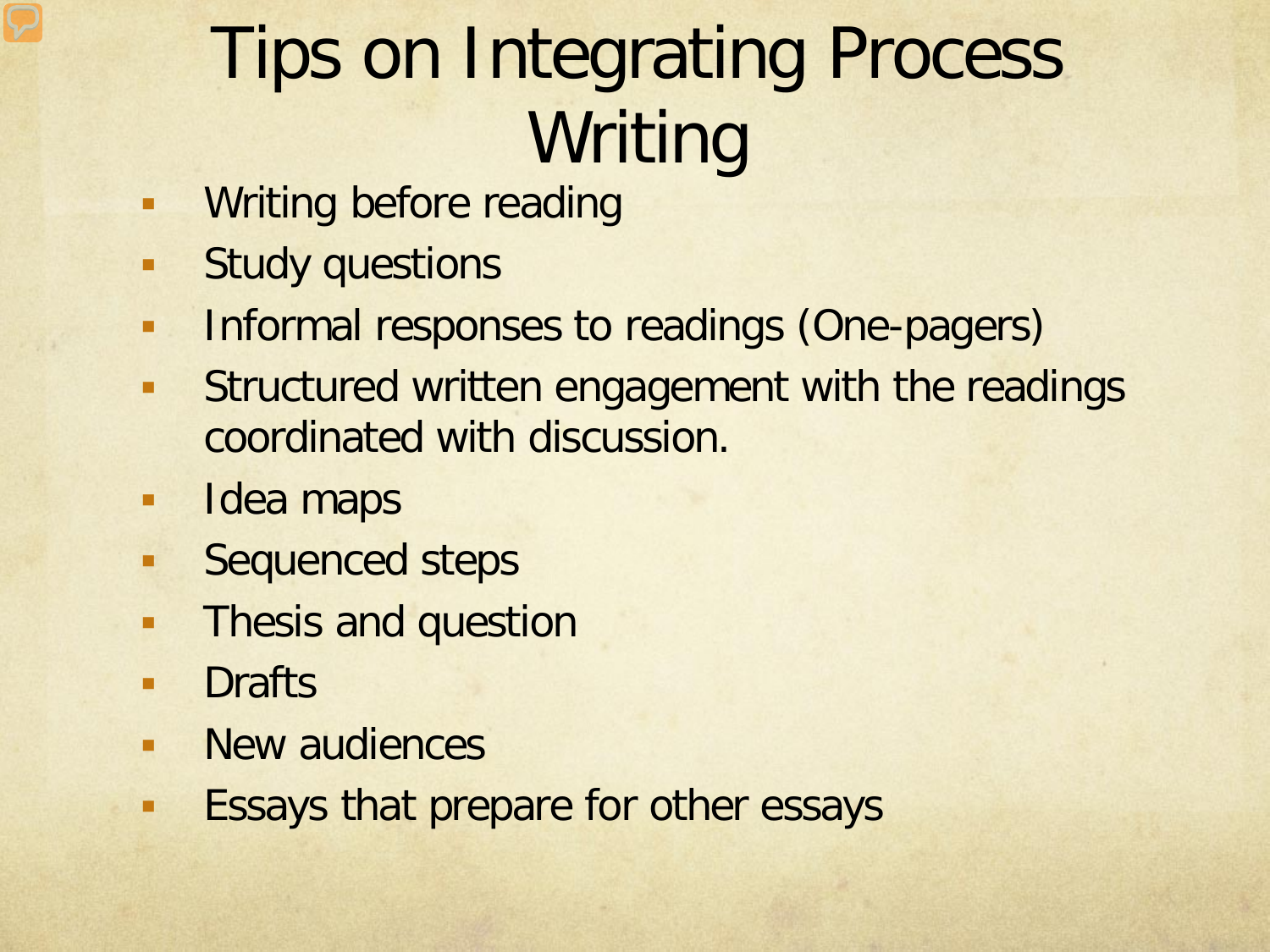**Barbara Walvoord: Make the Grading Process Time-Efficient**

- When multiple choice will produce what you need to know, use it. Don't spend time reading student writing that could have been tested by multiple choice
- **Example 20 Focus your full-scale commenting-grading process on only a few assignments; use less time-intensive ways to reward other work: one** pagers
- O Leverage the greatest amount of student learning into the smallest written product:<br>question and thesis
- Make your crit[eria and sta](http://www.ben.edu/programs/centers_institutes/writing/102biorubriccritique.doc)ndards explicit from<br>the beginning [\(i.e. rubrics\)](http://www.ben.edu/programs/centers_institutes/writing/102biorubriccritique.doc)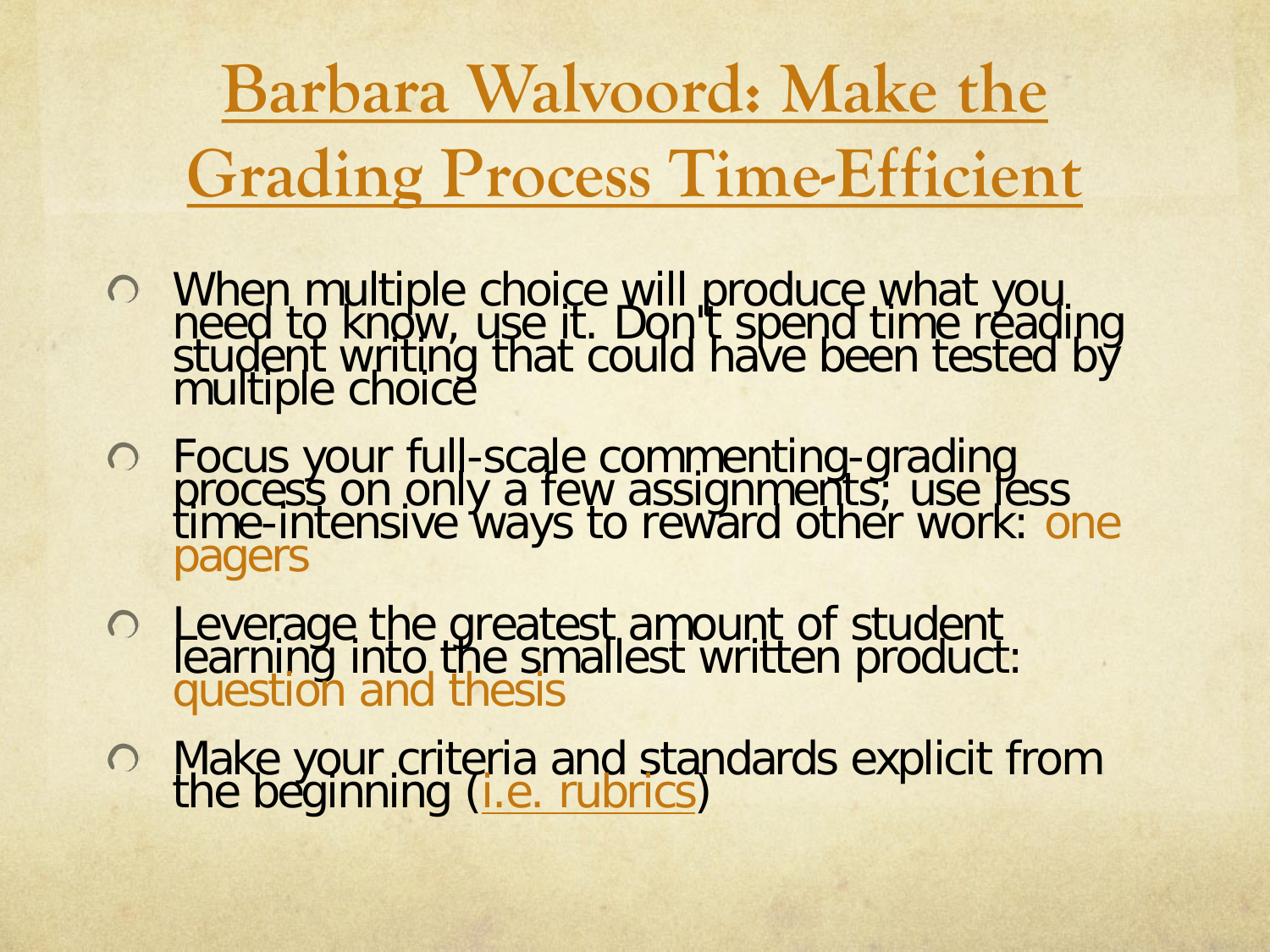- Provide student self-check and peer-check points [\(check lists\)](http://www1.ben.edu/programs/centers_institutes/writing/102biomat.htm)
- Ensure by timing and structure that your comments will be well-used
- Don't spend the most time on the worst papers; just comment on the basic misunderstandings or difficulties that led to the disaster
- Use early guidance to prevent disasters in the first place: use conferences, check lists
- Ensure that students have spent enough time to merit your attention
- ◯ Require students to organize their work for your efficiency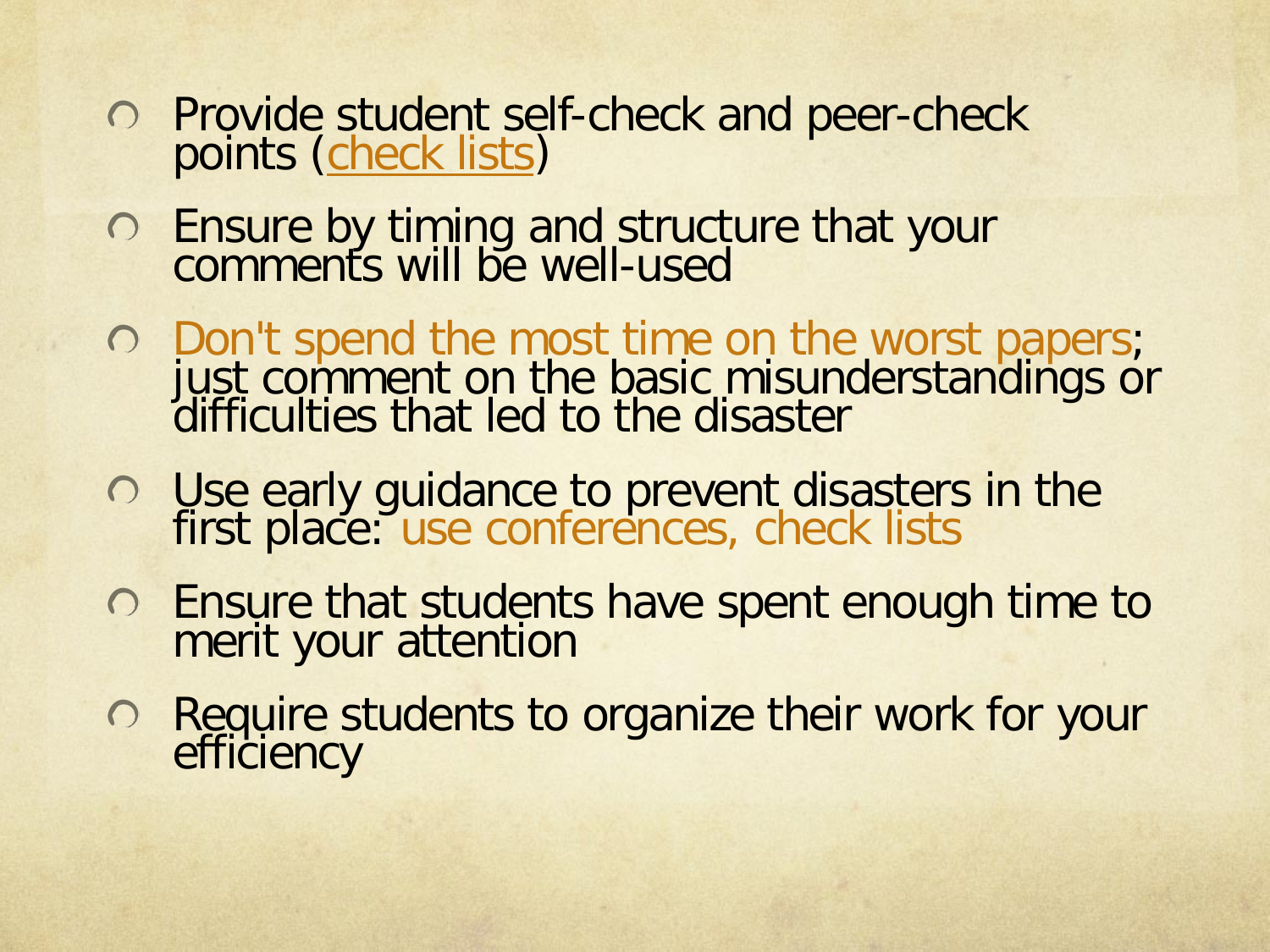- Use what the student knows  $\bigcap$
- Separate commenting from grading and use them singly or in combination according to your purpose and student needs: minimal comments on final products
- Use only as many grading levels as you really need: credit for completion
- Don't give every student what only a few students need  $\bigcirc$
- Comment in different ways for different situations  $\bigcirc$
- Delegate the work: [Peer Review](http://www1.ben.edu/programs/centers_institutes/writing/FacRes.htm)  $\bigcirc$
- Use technology to save time and enhance results $\bigcirc$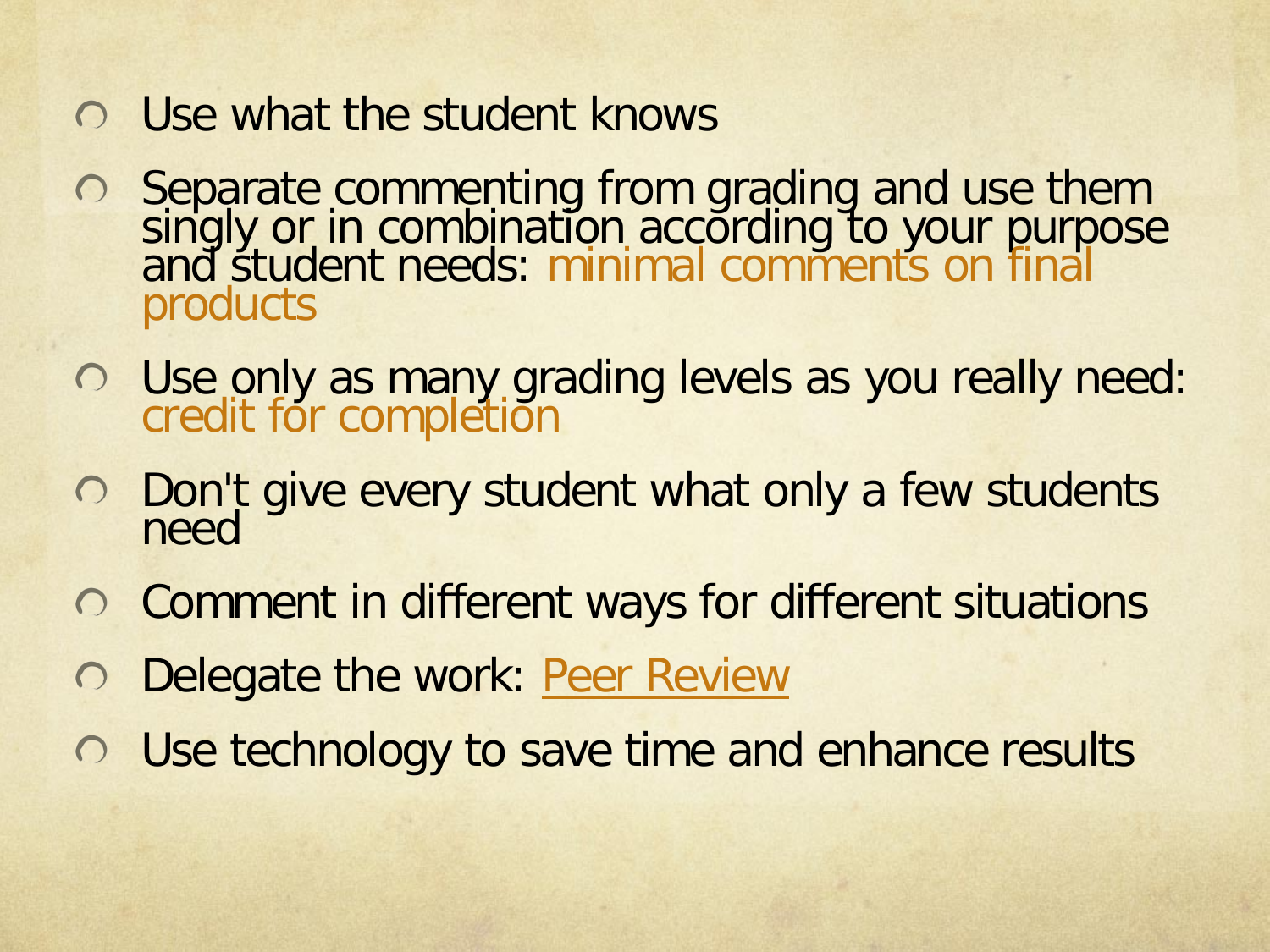### **Aspects of the Learning Process**

- First Exposure: Student first hears/reads/view new information/concepts
- **Process: Student memorizes, synthesizes,** evaluates, applies the information
- Response: Student receives feedback from teacher, peers, or others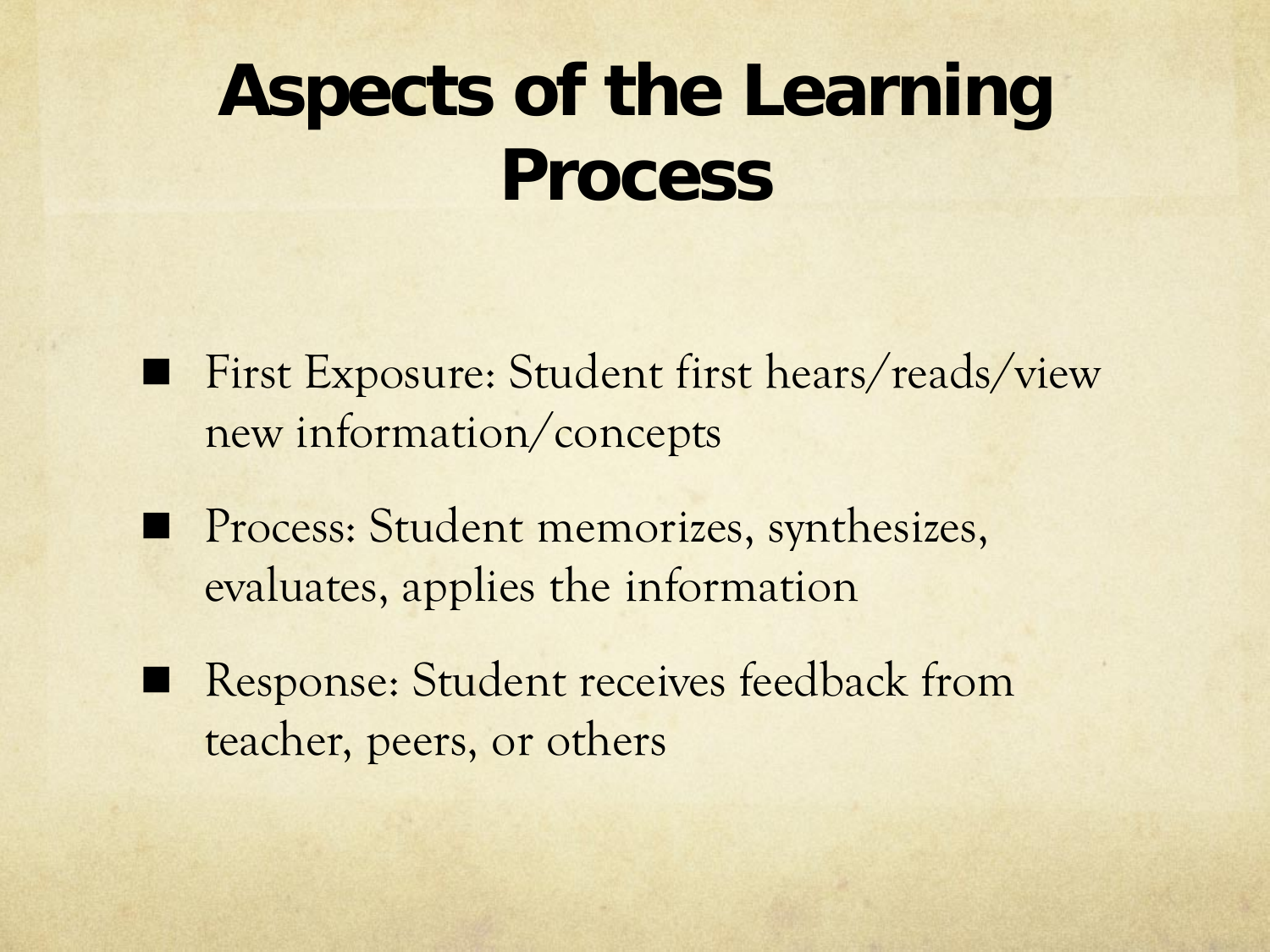# **Using Time and Space for Learning**

|                                                    | <b>Students</b><br>with<br><b>Teacher</b><br>(class) | <b>Student</b><br><b>Study Time</b> | <b>Teacher</b><br><b>Alone</b> |
|----------------------------------------------------|------------------------------------------------------|-------------------------------------|--------------------------------|
| <b>Using Class</b><br>for First<br><b>Exposure</b> | <b>First</b><br>exposure                             | <b>Process</b>                      | response                       |
| <b>Using Class</b>                                 | Process,                                             | <b>First</b>                        |                                |
| for Process                                        | response                                             | exposure                            |                                |
| and                                                |                                                      |                                     |                                |
| <b>Response</b>                                    |                                                      |                                     |                                |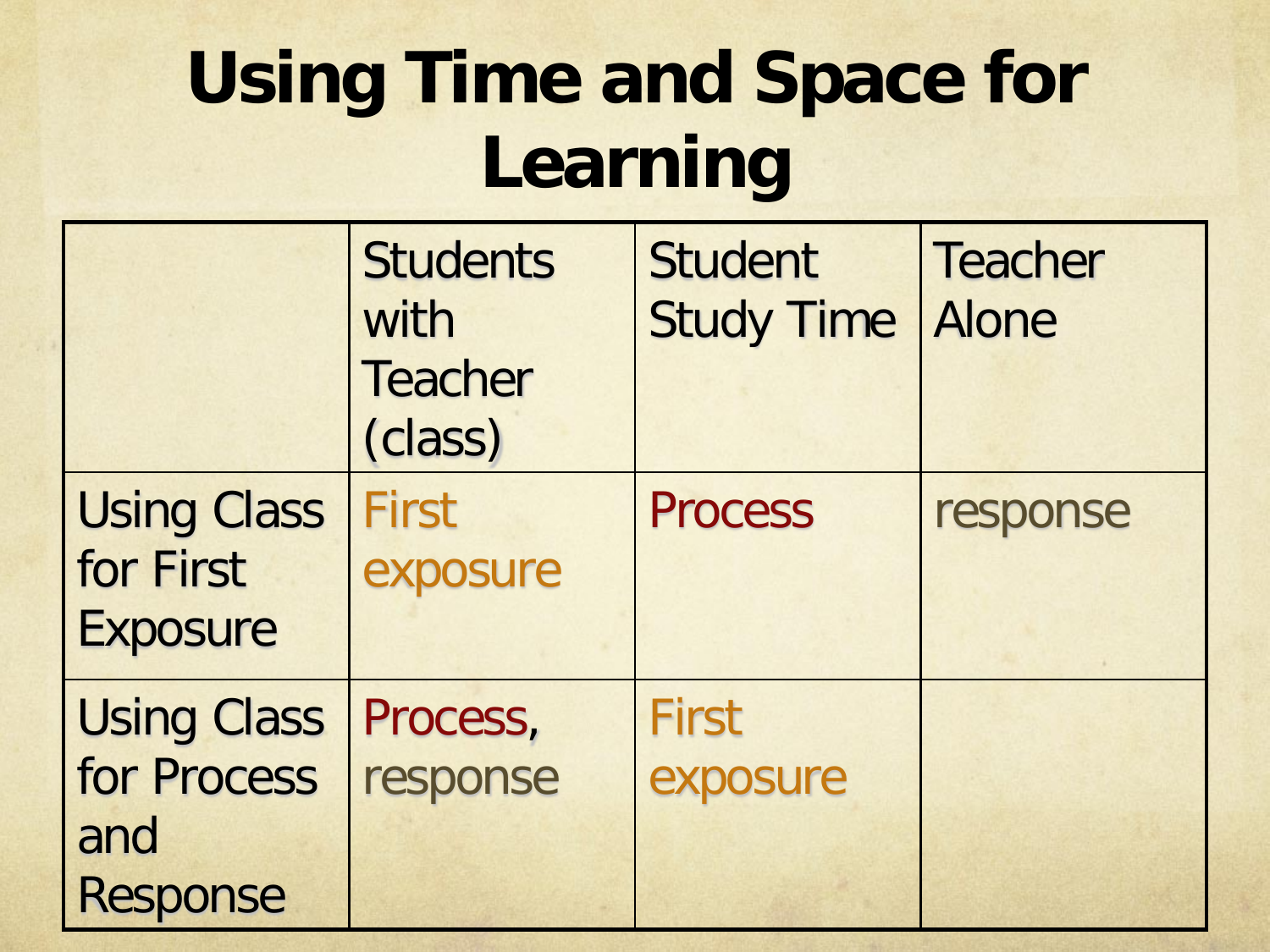# Prioritize

Focus on Higher-Order Concerns (HOC) first: **O** Thesis **O** Thinking **O** Structure

- Focus on certain Lower-Order Concerns
- O Consider using Walvoord's [ESWE handout](http://www1.ben.edu/programs/centers_institutes/writing/FacRes.htm)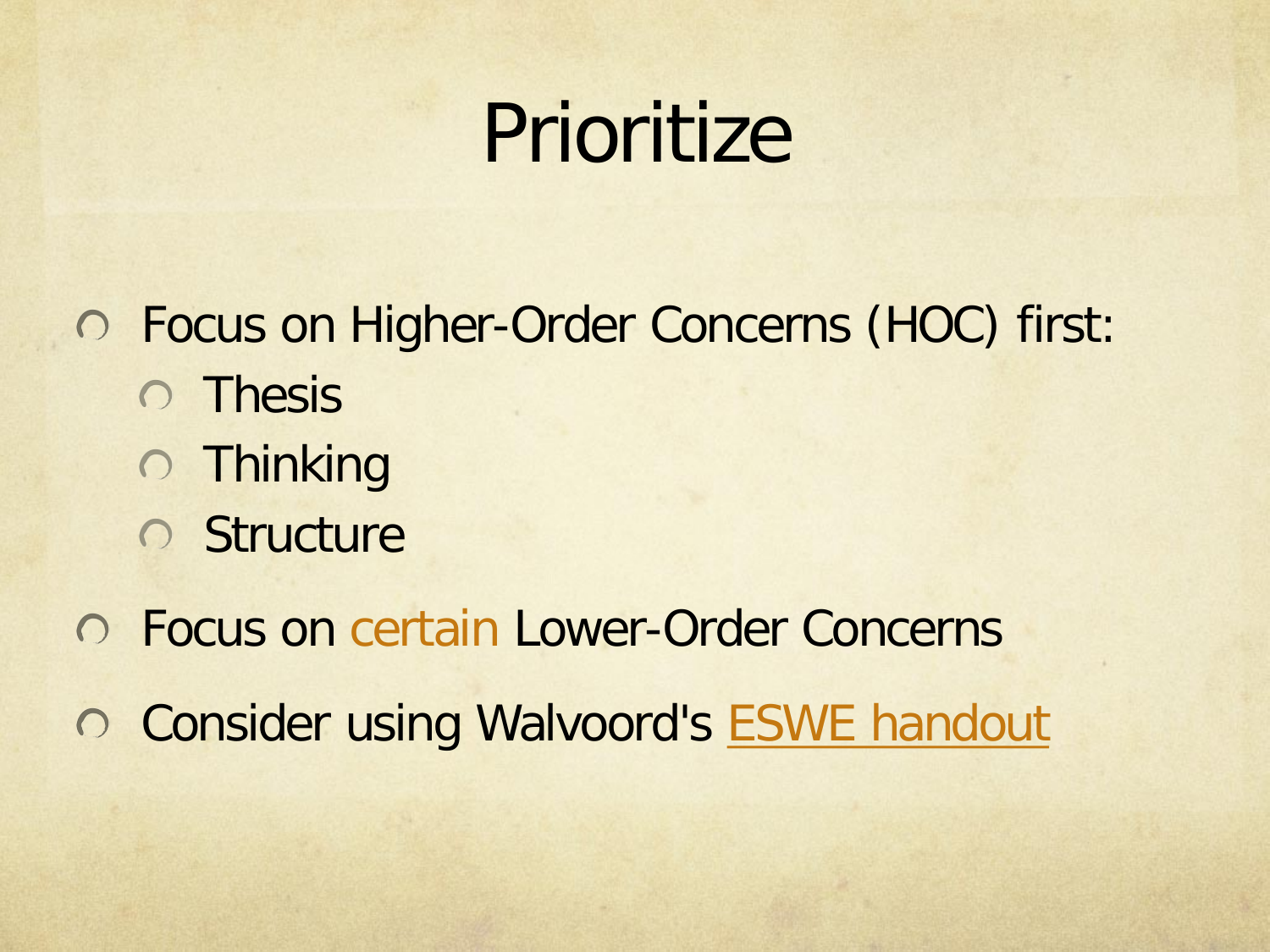#### **Policy for Use of Edited Standard Written English**

Suppose a group of people were living on an island, all using the same language, until one day the island broke in two, separated by impassable water. In one hundred years, with no contact, would the people on both halves still use the same language forms? No. Human language is always changing. Language on each half of the island would evolve with different forms and rules. Neither would be better in any absolute sense – just different. Similarly, in the United States, language variations have developed among people separated by culture, socioeconomic status, or geography.

However, the language of the ruling class commonly comes to be regarded as standard. In the United States, the "standard" is the language of the white middle and upper classes. Forms of English developed by people of color and by people who have been poor or geographically isolated (as in Appalachia) are sometimes said to be "bad" or "incorrect" English, but such forms are only different, not bad. Each form of English has its own rules. People who say "she working" are not speaking "bad" English; they are using a different set of rules for forming the present tense.

One of the tasks of a good education is to make students aware of these facts about language. Another task of education, however, is to prepare students to function effectively in the world where readers generally expect writers to use Edited Standard Written English (ESWE). Thus, in this class, you must use ESWE. Here is the standard I will apply: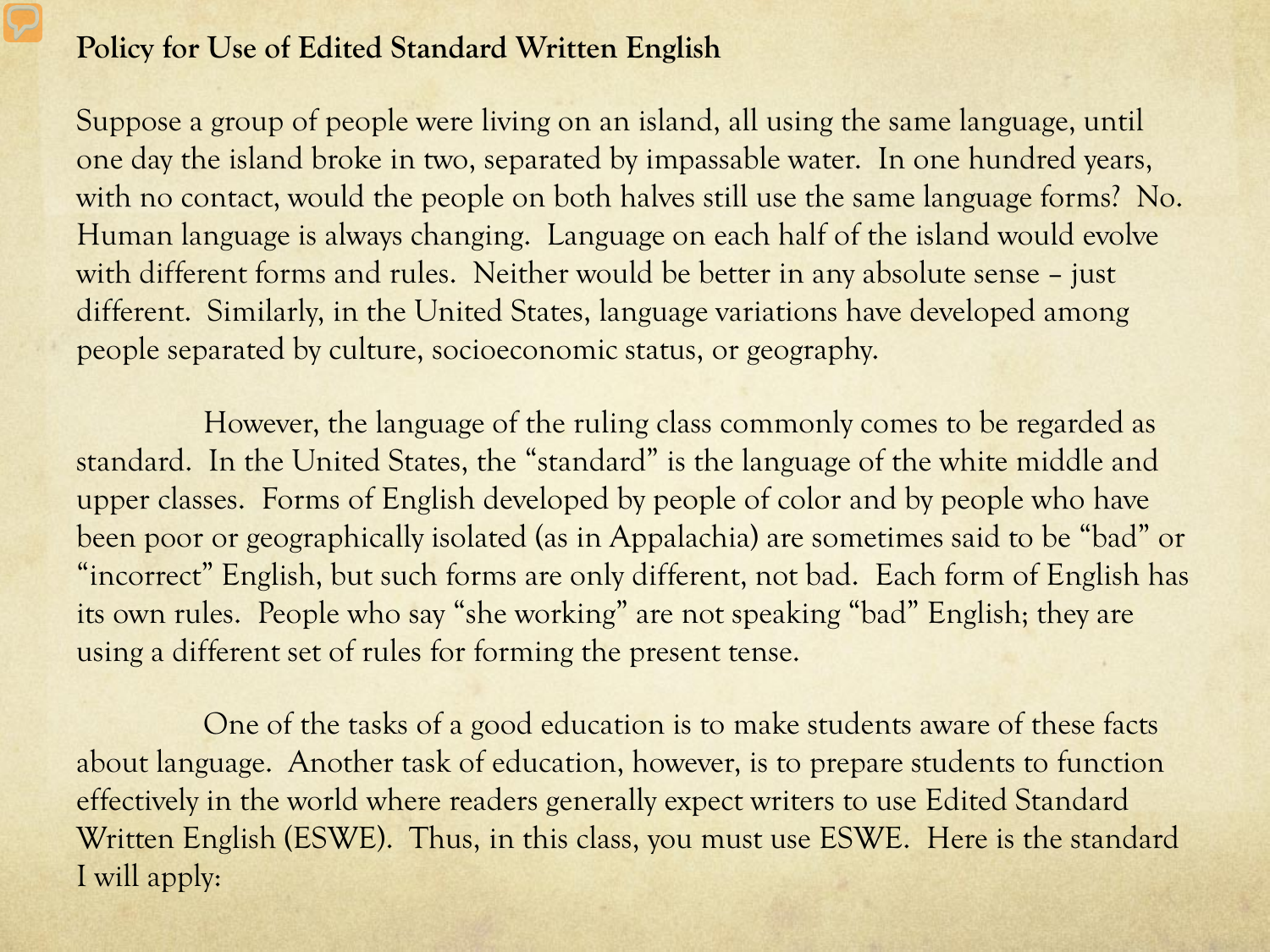On **finished, final, formal papers** (not on drafts, in-class writings, or writing that I specifically label as informal), you must have no more than an average of two departures from ESWE per page, in any combination of the following areas:

•End-of-sentence punctuation (avoid run-on sentences, comma splices, fragments, or misuse of semicolon). Occasionally you may use a fragment or comma splice for a special effect. Label it in the margin.

•Verb forms (use ESWE rules for adding –*ed* and –*s*, for using helping verbs, and so on).

• Verb tense (avoid confusing shifts in verb tenses).

• Agreement of subject and verb.

•Pronoun form (use ESWE rules to choose between *I* and *me*, *she* and *her*, *who* and *whom*, and so on).

• Agreement of pronoun with antecedent (the antecedent is the word the pronoun refers to).

- •Use of apostrophe *s* and the suffix –*es*.
- •Use of quotation marks for all quoted words.
- Spelling (a typo counts as a misspelling).
- •Proper sentence sense (no words omitted, scrambled, or incomprehensible).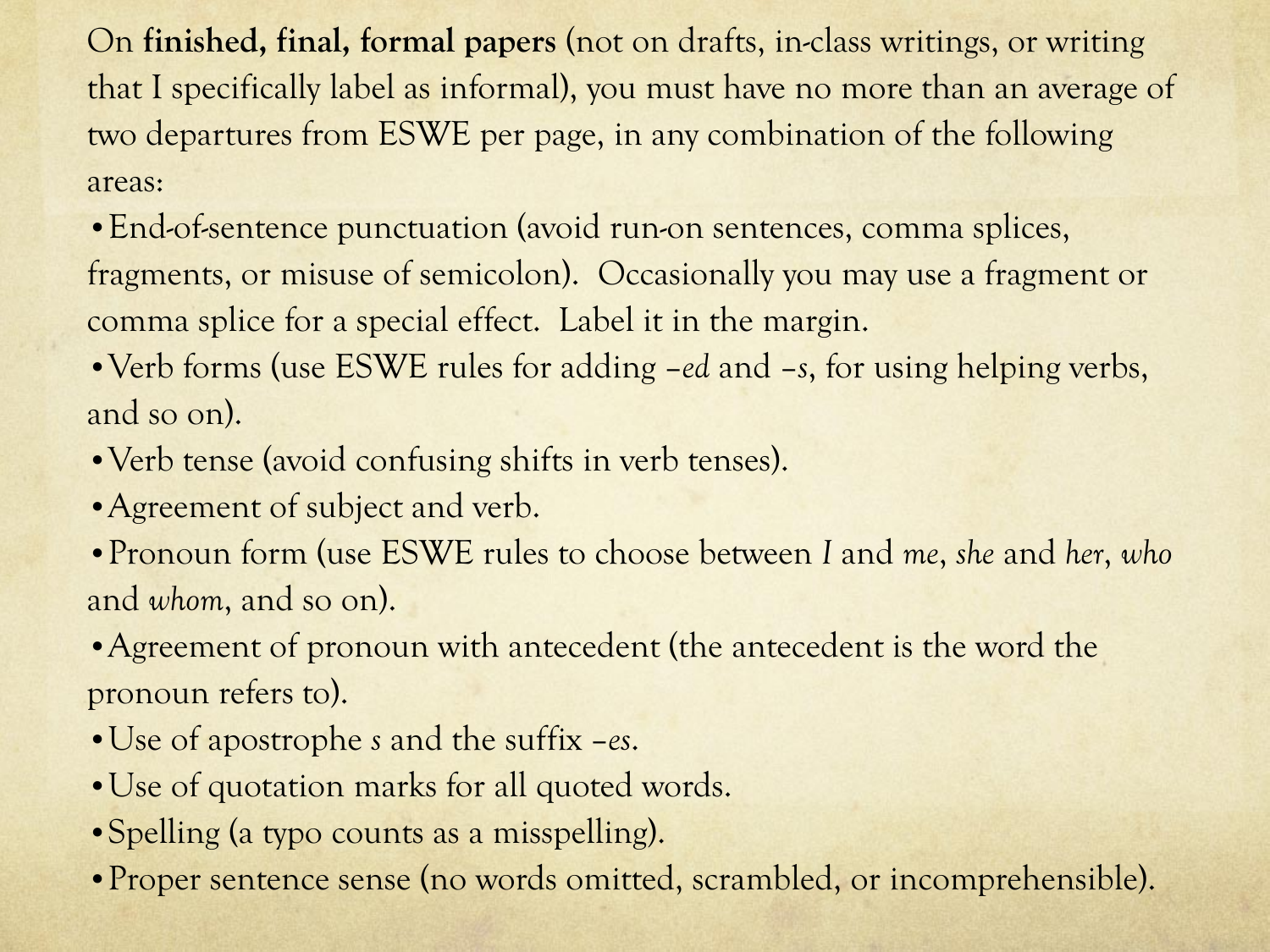#### **Attend WAC Seminars:**

April 27 3-4:15 p.m., BK 226: Bonnie Beezhold

s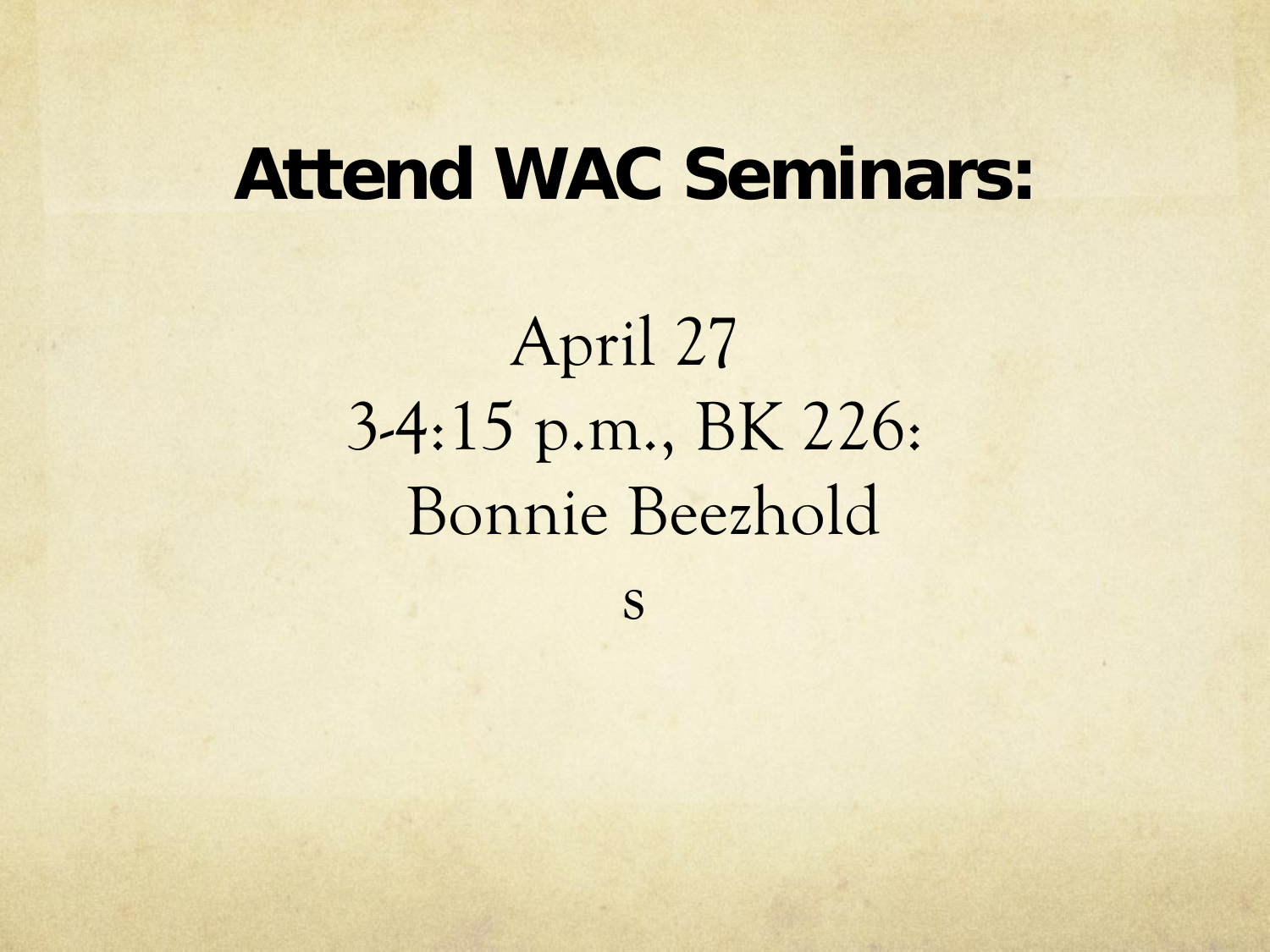#### Past WAC Seminars

- Joyce Jeewek—Education
- Zubair Amir—Grading. Efficiently. Effectively.  $\bigcirc$
- Sue Bailey—MPH Program
- ◯ Sandra Kies—Multilingual Writers
- Elizabeth Kubek—Literature
- Eric Sanders—Business
- Luigi Manca—Communication  $\bigcirc$
- Cindy McCullagh—Chemistry, Statistics $\bigcirc$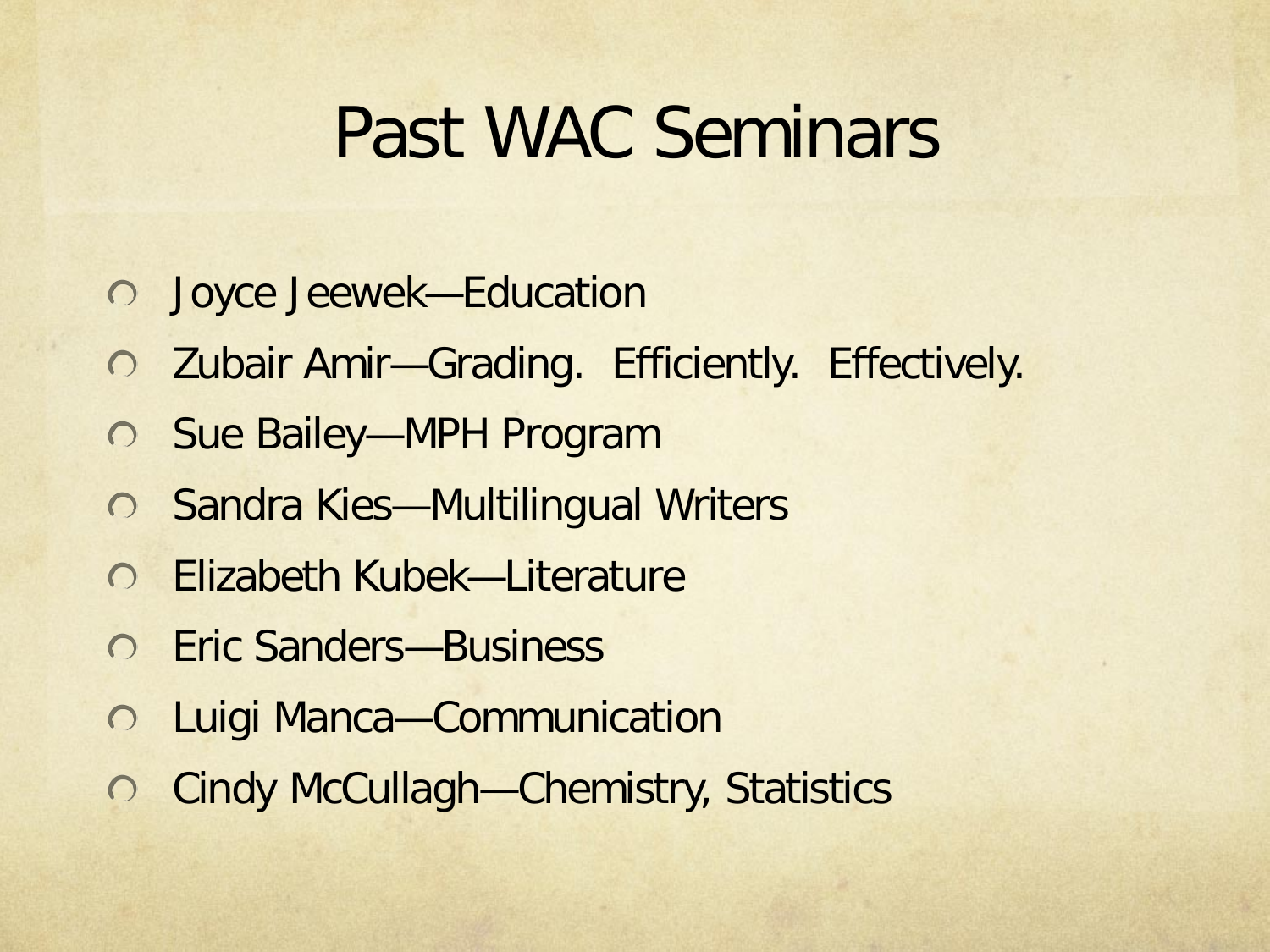#### ESL/Core Faculty Sandra Kies and Olga Lambert

- **English for Academic Purposes for undergraduate** and graduate students (ADU & ADG)
- **Workshops**
- **Immersion experiences**
- English for Specific Purposes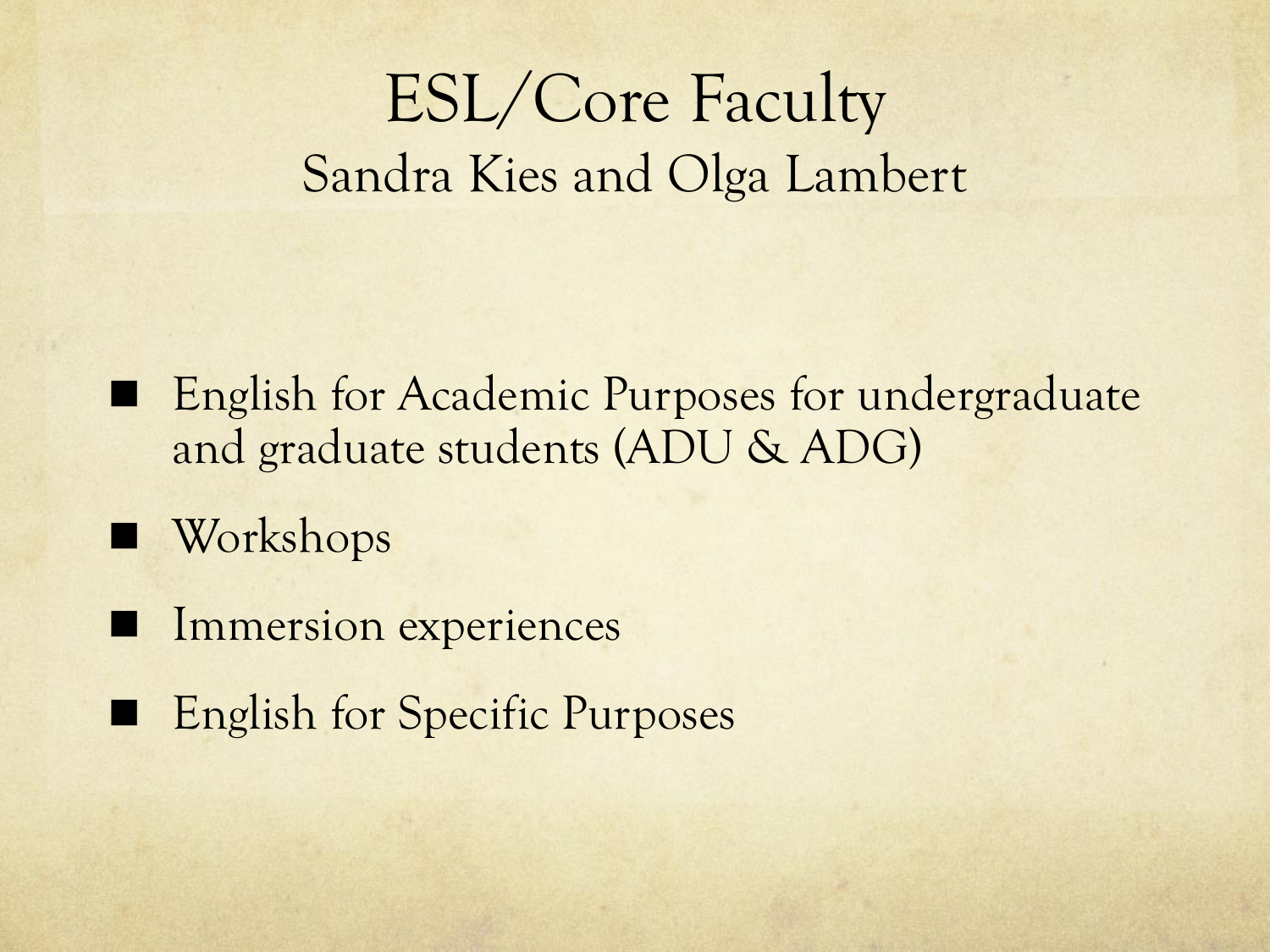### Writing Zone staffed with student writing fellows & Writing Specialist Anne Marie Smith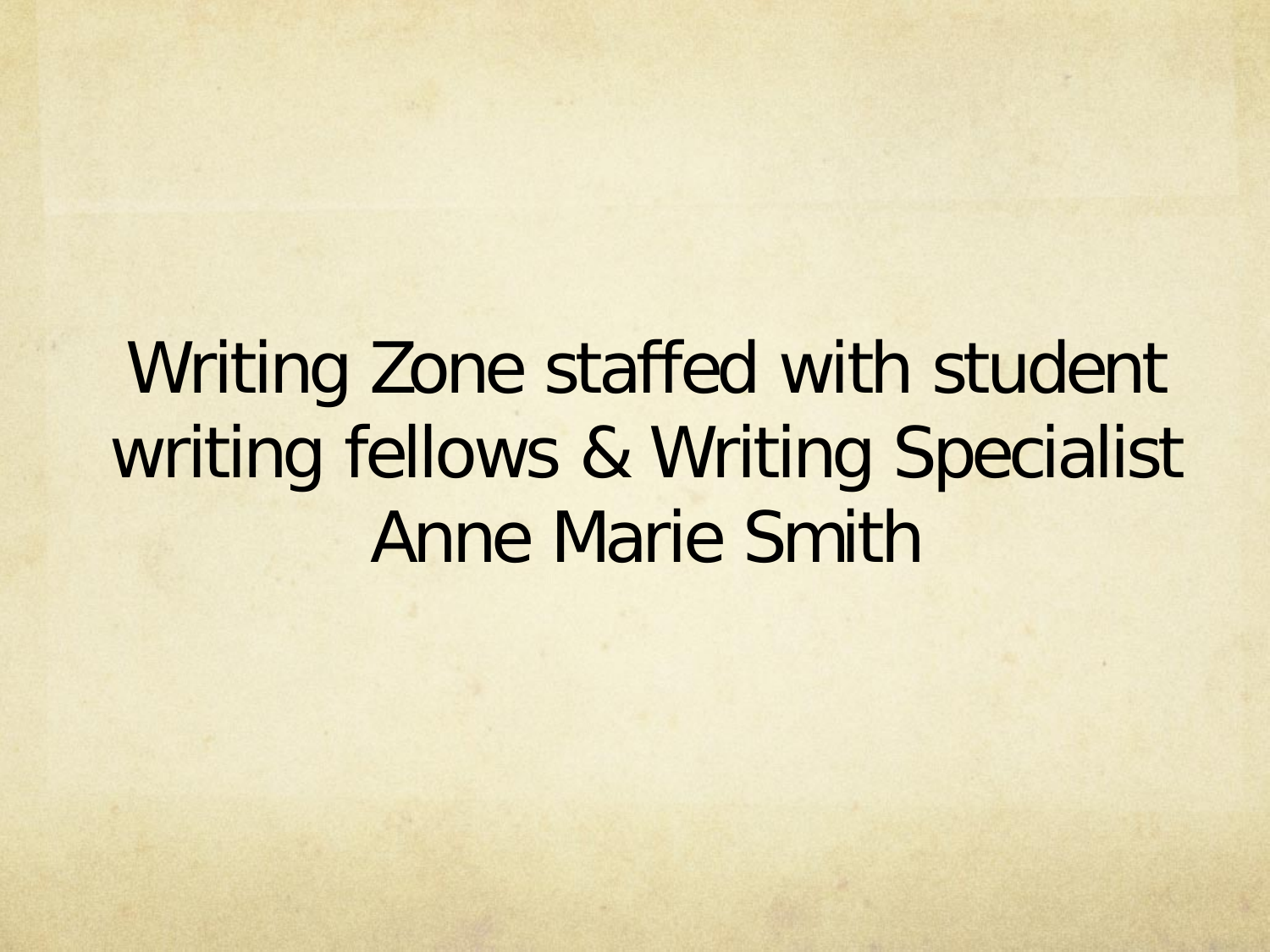#### The Writing Zone

at Benedictine University

#### NEW EXTENDED HOURS!

The Writing Zone is for everyone! Whether you are struggling with WRIT 101 or finishing your application to medical school, we will read what you have and offer you feedback. Come to us as you

- リ **Brainstorm**
- リ **Research**
- リ **Draft**
- リ **Revise**
- リ **Edit**

We can help you learn to avoid plagiarism and document according to MLA, APA, or CSE guidelines.

Join us during regular Study Zone hours:

Sunday, Monday, Tuesday, Wednesday, Thursday 5-10 p.m.

in the GN 318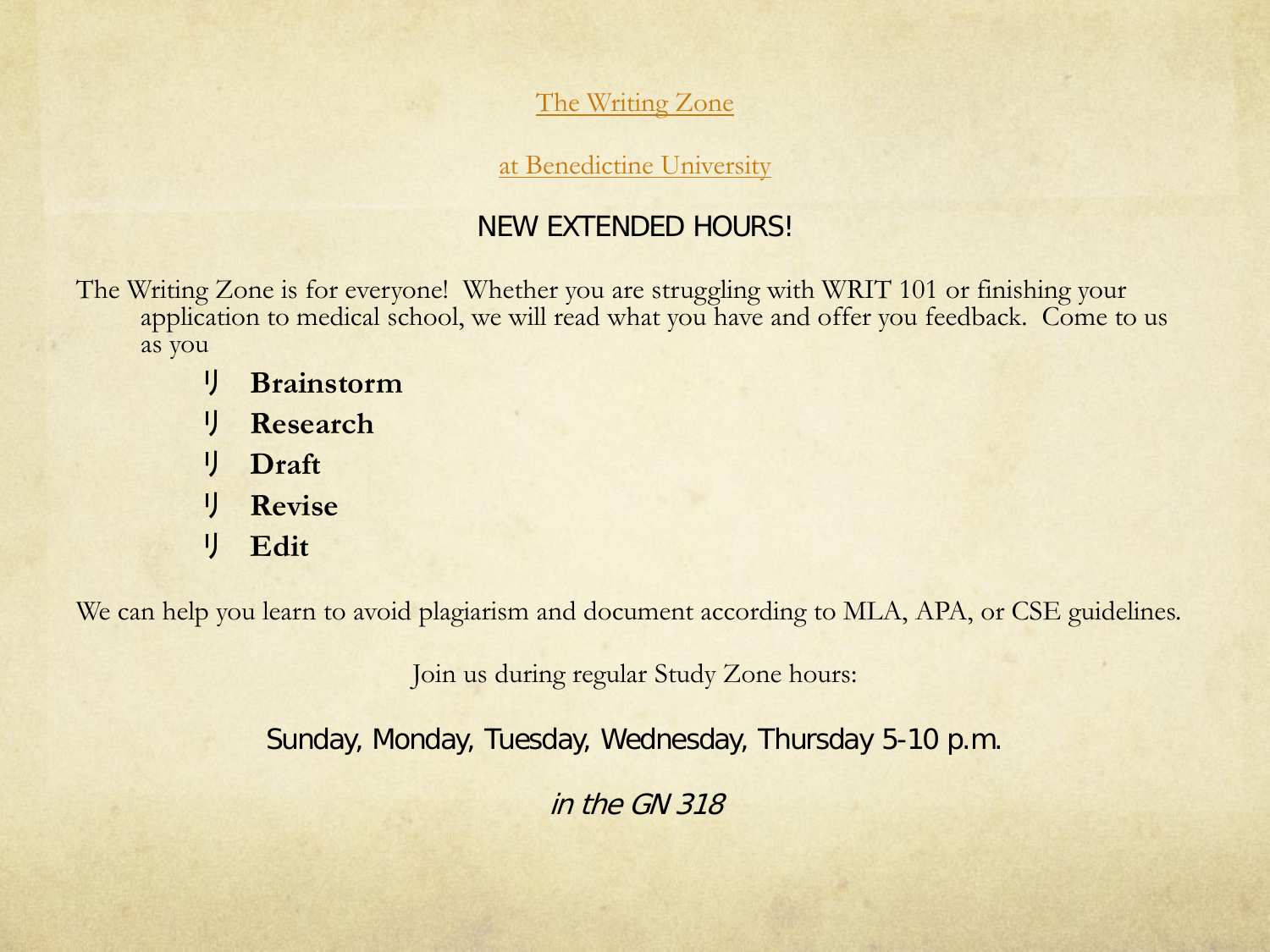Justification for WAC: Studies show that students learn best when they write.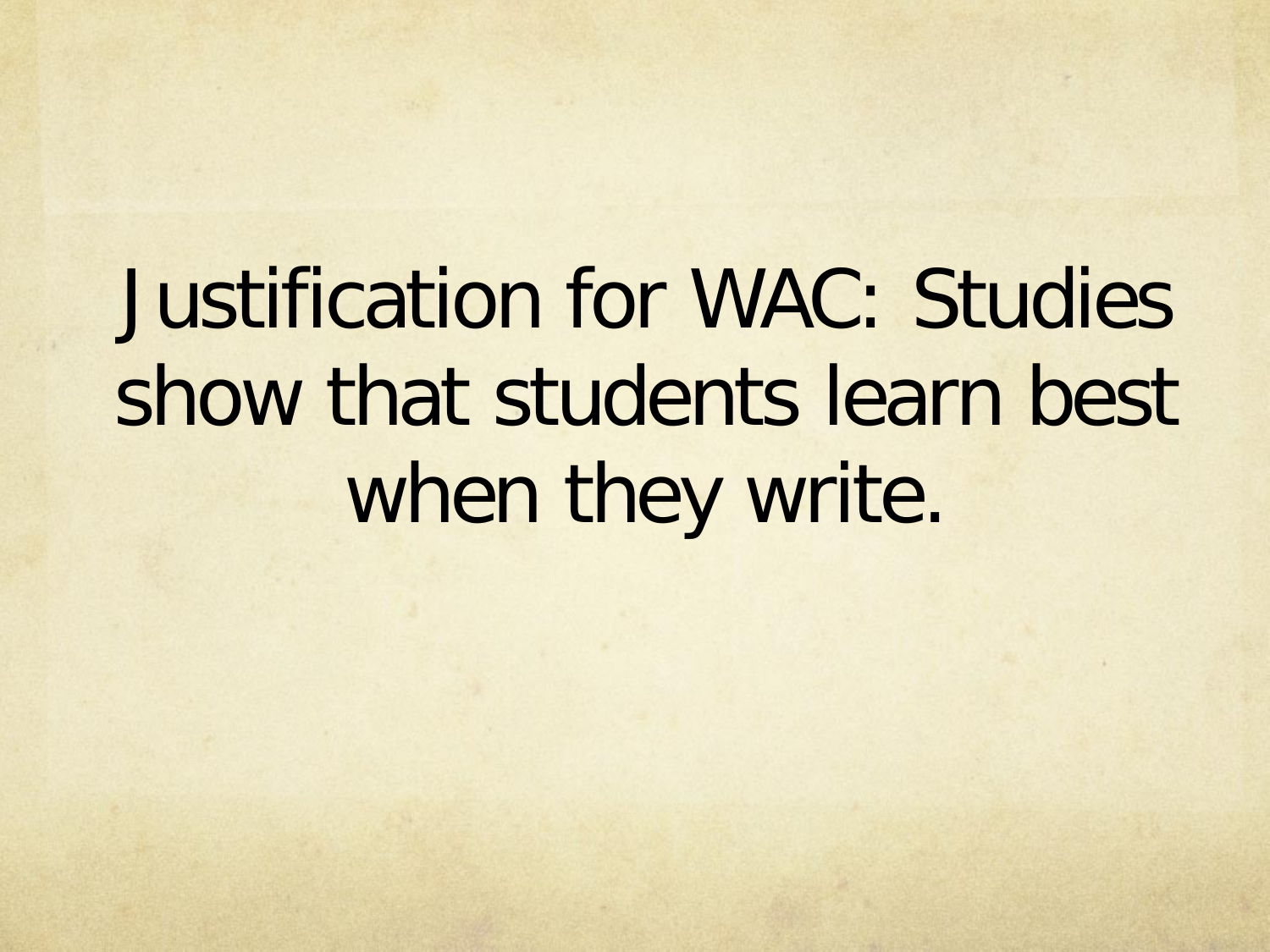Martha Townsend, citing *The Harvard Assessment Seminars*, reinforces with research many of the principles of Writing Across the Curriculum:

Students have remarkably clear and coherent ideas about  $\bigcirc$ what kinds of courses they appreciate and respect most. When asked for specifics, students of all sorts (strong and not so strong, women and men, whites and minorities, freshmen and seniors) list three crucial features: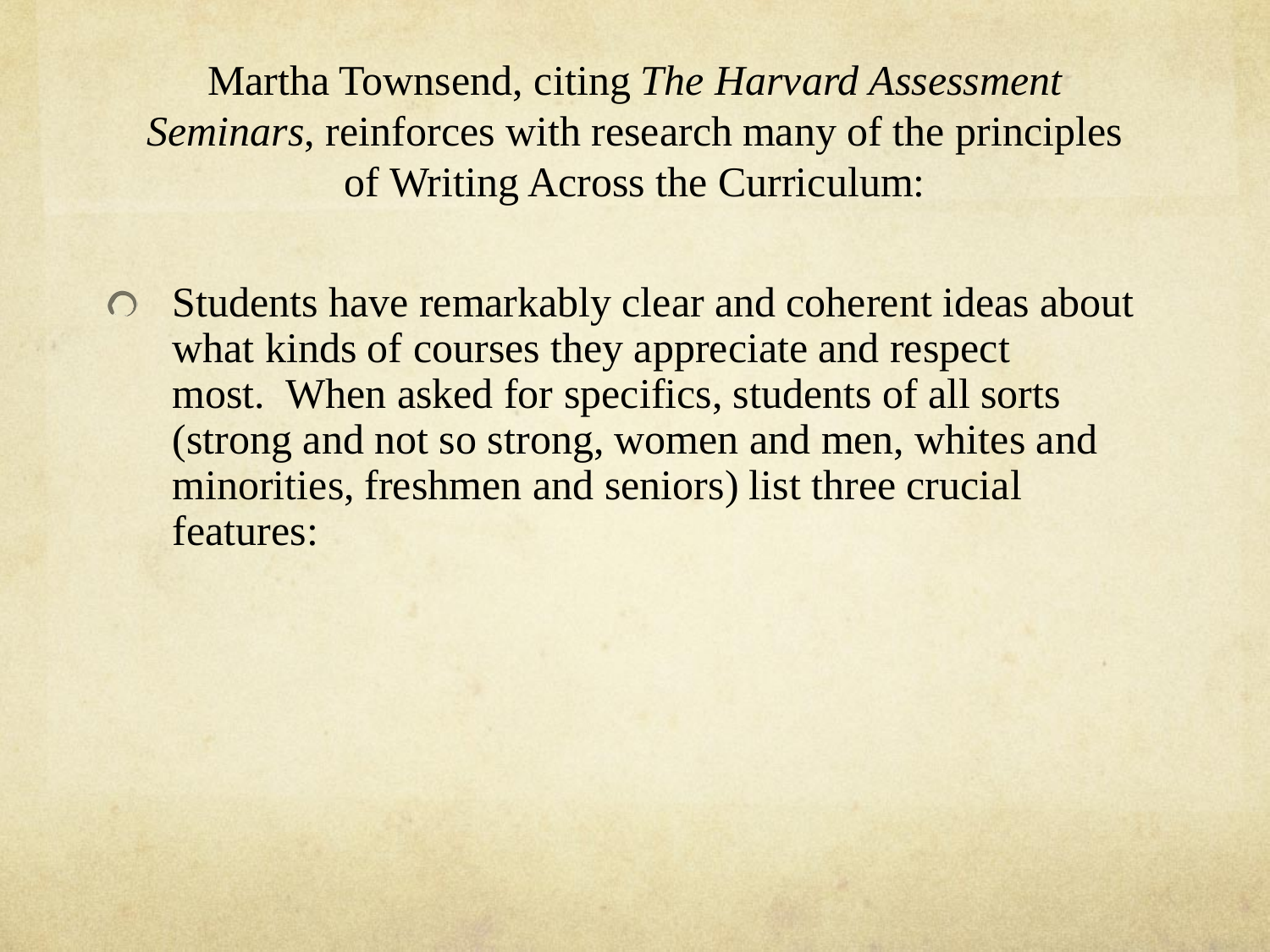- Immediate and detailed feedback on both written  $\bigcap$ and oral work.
- **O** High demands and standards placed upon them, but with plentiful opportunities to revise and improve their work before it receives a grade, thereby learning from their mistakes in the process.
- Frequent checkpoints such as quizzes, tests, brief  $\bigcirc$ papers, or oral exams. The key idea is that most students feel they learn best when they receive frequent evaluation, combined with the opportunity to revise their work and improve over time. (8-9)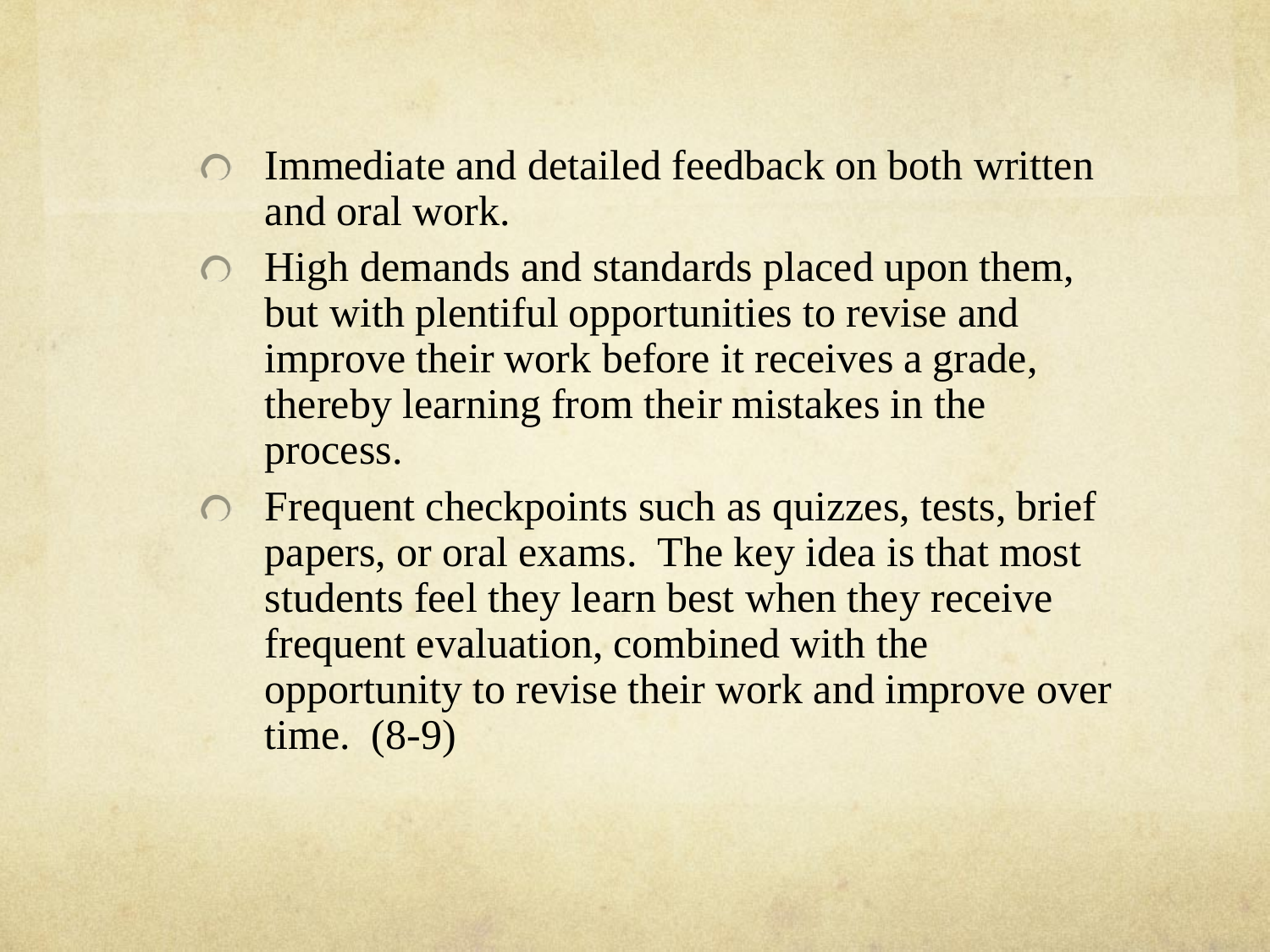Of all skills students say they want to strengthen, writing is mentioned three times more than any other. When asked how they in fact work on their writing, students who improve the most describe an intense process. They work with a professor, or with a writing teacher, or with a small study group of fellow students who meet regularly to critique one another's writing. The longer this work-related engagement lasts, the greater the improvement. (8-9; Cited in Townsend, 447).